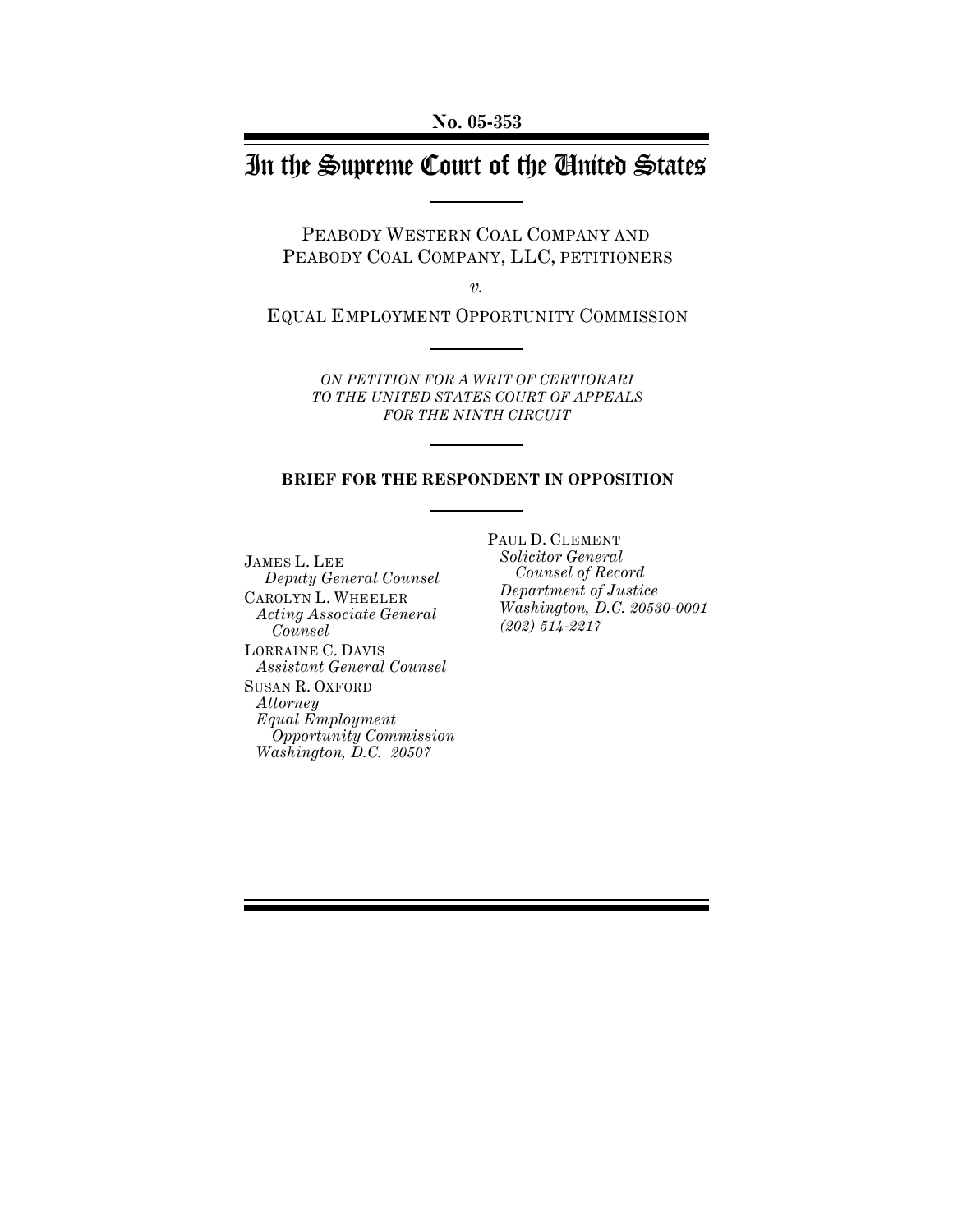## **QUESTION PRESENTED**

Whether joinder of the Navajo Nation under Federal Rule of Civil Procedure 19(a) was improper.

(I)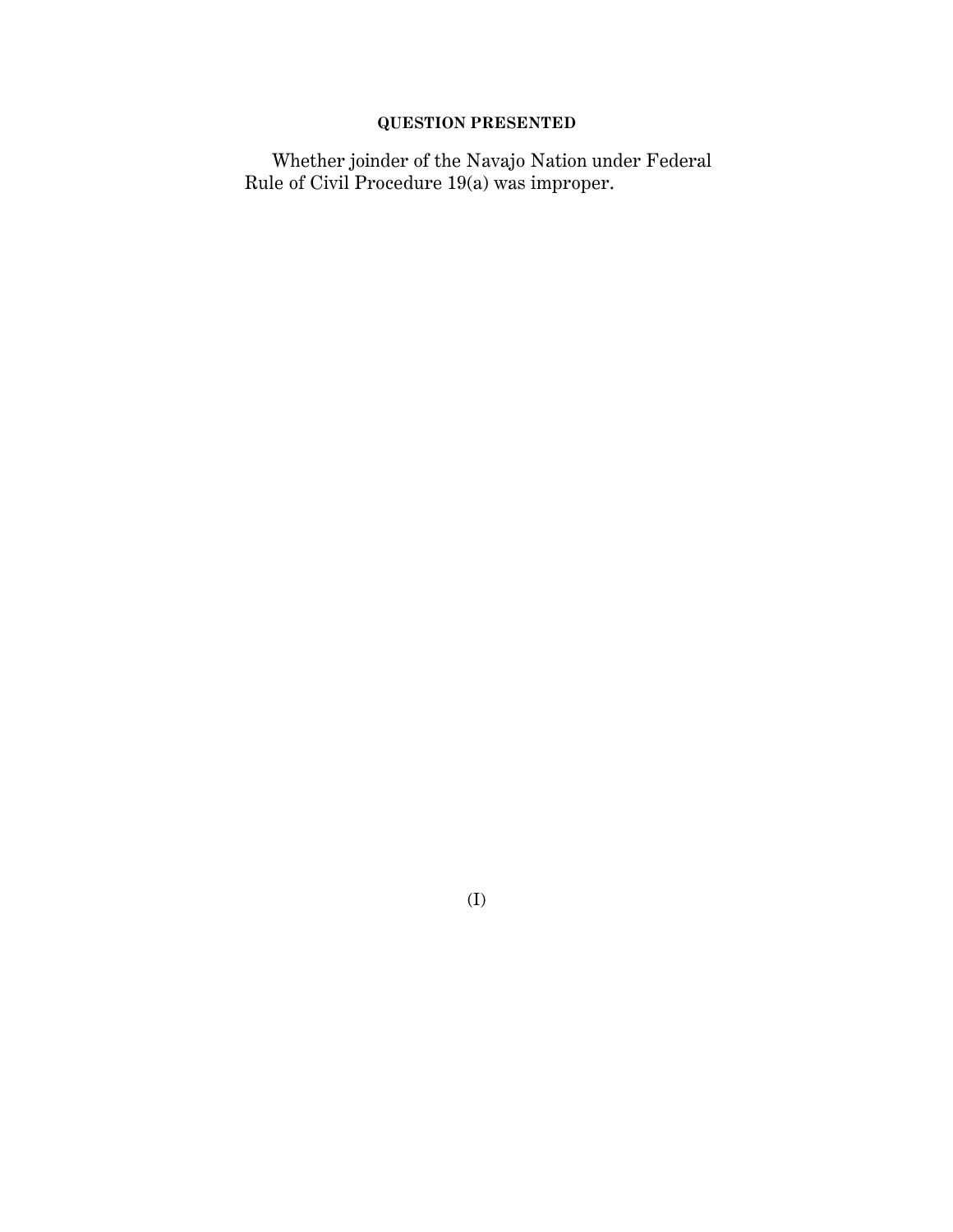## In the Supreme Court of the United States

No. 05-353

PEABODY WESTERN COAL COMPANY AND PEABODY COAL COMPANY, LLC, PETITIONERS

*v.*

EQUAL EMPLOYMENT OPPORTUNITY COMMISSION

*ON PETITION FOR A WRIT OF CERTIORARI TO THE UNITED STATES COURT OF APPEALS FOR THE NINTH CIRCUIT*

#### **BRIEF FOR THE RESPONDENT IN OPPOSITION**

#### **OPINIONS BELOW**

The opinion of the court of appeals (Pet. App. 1a-18a) is reported at 400 F.3d 774. The opinion of the district court (Pet. App. 19a-48a) is reported at 214 F.R.D. 549.

#### **JURISDICTION**

The judgment of the court of appeals was entered on March 10, 2005. A petition for rehearing was denied on May 18, 2005 (Pet. App. 49a). On August 3, 2005, Justice O'Connor extended the time within which to file a petition for a writ of certiorari to and including September 15, 2005, and the petition was filed on that date. The jurisdiction of this Court is invoked under 28 U.S.C. 1254(1).

(1)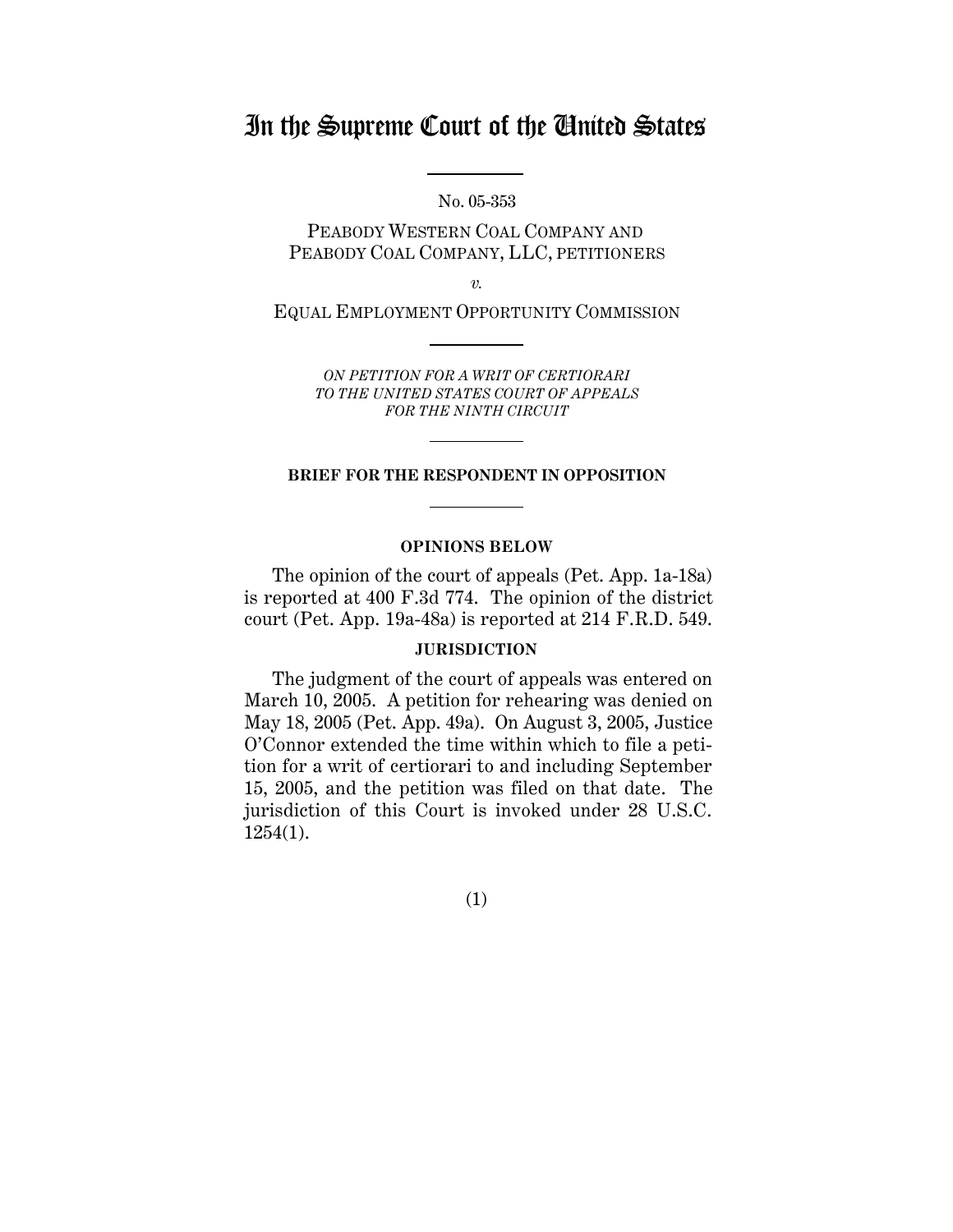#### **STATEMENT**

1. Petitioner Peabody Western Coal Company mines coal at the Black Mesa Complex on the Navajo and Hopi reservations in northeastern Arizona. Pet. App. 2a. Those mining operations are authorized by several leases between the Navajo and Hopi Tribes and petitioner's predecessor-in-interest. *Ibid.* The leases with the Navajo Nation state that petitioner "agrees to employ Navajo Indians when available in all positions for which, in the judgment of [petitioner], they are qualified." *Ibid*. Those leases have been approved by the United States Department of the Interior (DOI) pursuant to the Indian Mineral Leasing Act of 1938, 25 U.S.C. 396a, 396e. See Pet. App. 3a; *United States* v. *Navajo Nation*, 537 U.S. 488, 493-494 (2003). The Navajo Nation has also enacted the Navajo Preference in Employment Act, 15 N.N.C. 601 *et seq*. See Pet. App. 30a. Section 604 of that Act requires "[a]ll employers doing business within the territorial jurisdiction [or near the boundaries] of the Navajo Nation" to "[g]ive preference in employment to Navajos." *Ibid*.

2. Title VII of the Civil Rights Act of 1964 (Title VII) prohibits any "employer" from discriminating in employment on the basis of, *inter alia*, "national origin." 42 U.S.C. 2000e-2(a)(1). Title VII's definition of the term "employer" specifically excludes "an Indian tribe." 42 U.S.C. 2000e(b). Title VII separately provides that "[n]othing contained in [Title VII] shall apply to any business or enterprise on or near an Indian reservation with respect to any publicly announced employment practice of such business or enterprise under which a preferential treatment is given to any individual because he is an Indian living on or near a reservation." 42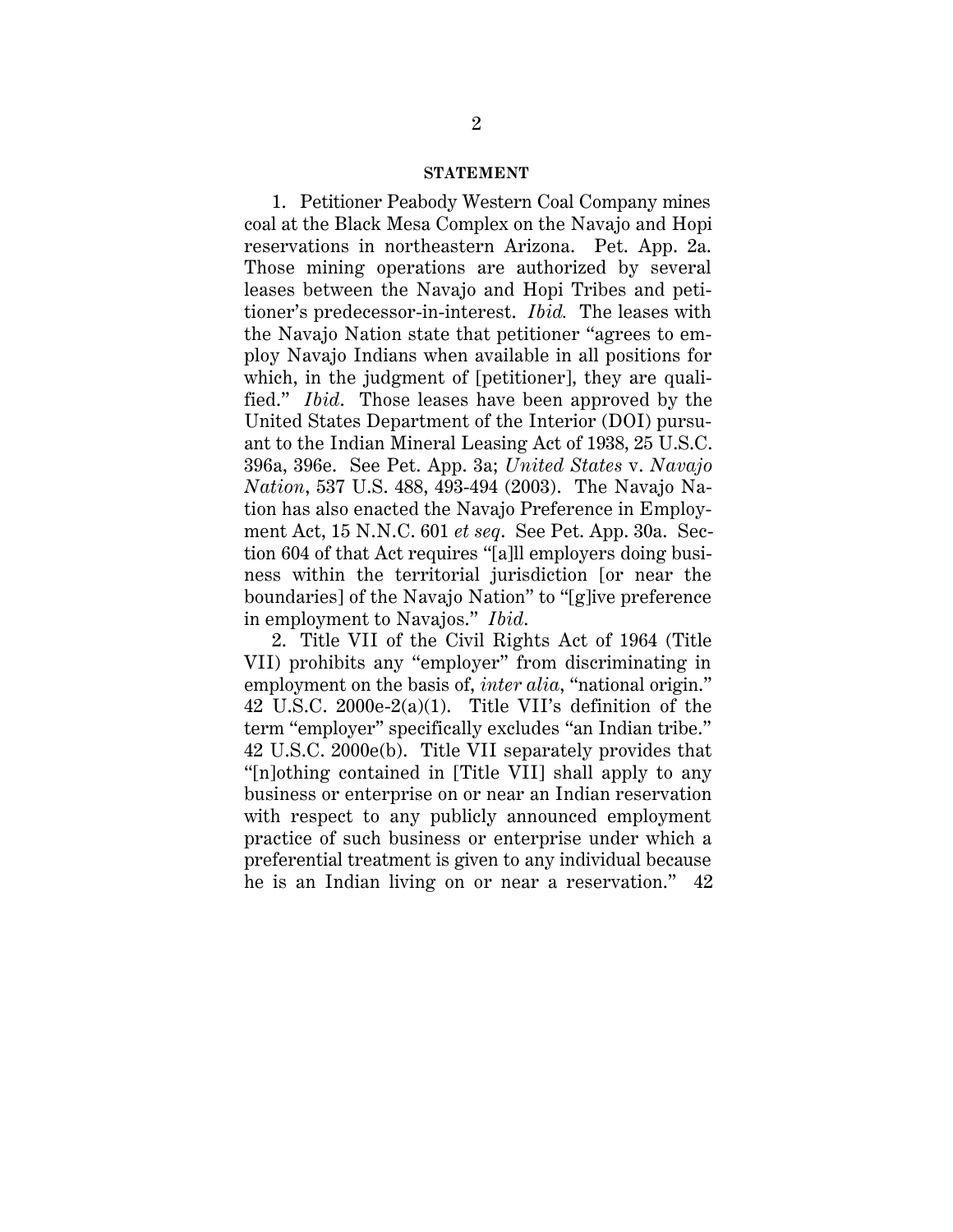U.S.C. 2000e-2(i). Respondent Equal Employment Opportunity Commission (EEOC or Commission) construes that exception to permit an employer operating on or near a reservation to give preference to Indians over non-Indians, but not to discriminate among the members of different Indian Tribes. See *EEOC: Policy Statement on Indian Preference Under Title VII*, 8 Fair Empl. Prac. Manual (BNA) 405:6647, 405:6653 (May 16, 1988).

Title VII authorizes private suits and also provides for enforcement by both the EEOC and the Attorney General. 42 U.S.C. 2000e-5(f). With respect to charges filed with the EEOC against public entities, Title VII states that, "[i]n the case of a respondent which is a government, governmental agency, or political subdivision, if the Commission has been unable to secure from the respondent a conciliation agreement acceptable to the Commission, the Commission shall take no further action and shall refer the case to the Attorney General who may bring a civil action against such respondent in the appropriate United States district court." 42 U.S.C.  $2000e-5(f)(1)$ .

3. Federal Rule of Civil Procedure 19(a) provides as follows:

> **(a) Persons to be Joined if Feasible.** A person who is subject to service of process and whose joinder will not deprive the court of jurisdiction over the subject matter of the action shall be joined as a party in the action if (1) in the person's absence complete relief cannot be accorded among those already parties, or (2) the person claims an interest relating to the subject of the action and is so situated that the disposition of the action in the person's absence may (i) as a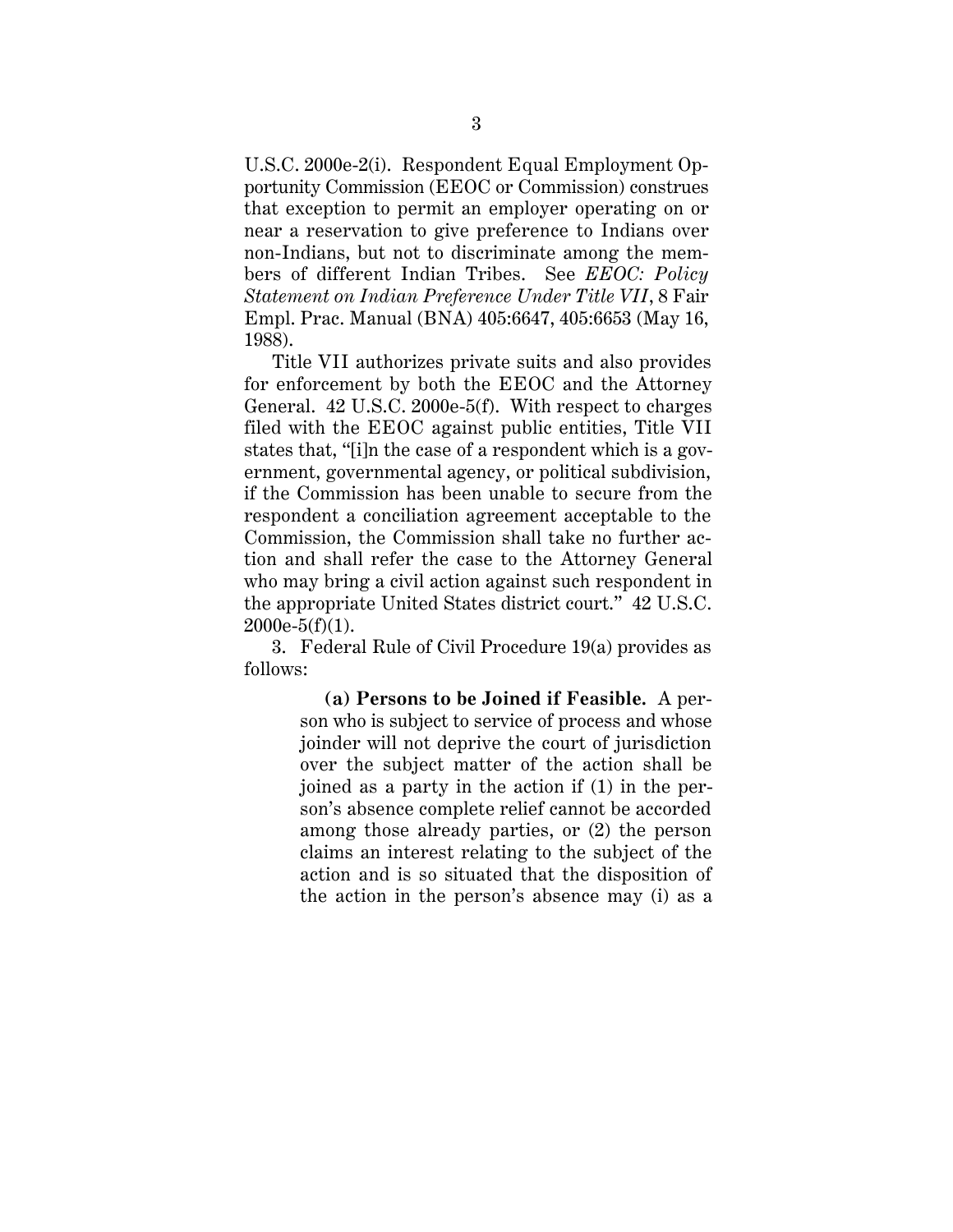practical matter impair or impede the person's ability to protect that interest or (ii) leave any of the persons already parties subject to a substantial risk of incurring double, multiple, or otherwise inconsistent obligations by reason of the claimed interest. If the person has not been so joined, the court shall order that the person be made a party. If the person should join as a plaintiff but refuses to do so, the person may be made a defendant, or, in a proper case, an involuntary plaintiff. If the joined party objects to venue and joinder of that party would render the venue of the action improper, that party shall be dismissed from the action.

Fed. R. Civ. P. 19(a). Federal Rule of Civil Procedure 19(b) states in pertinent part that, "[i]f a person as described in subdivision  $(a)(1)-(2)$  hereof cannot be made a party, the court shall determine whether in equity and good conscience the action should proceed among the parties before it, or should be dismissed, the absent person being thus regarded as indispensable." Fed. R. Civ. P. 19(b).

4. In June 2001, the EEOC filed suit in federal district court, alleging that petitioner had violated Title VII by refusing to hire qualified applicants who were members of non-Navajo Indian Tribes for positions at the mines operated by petitioners on reservation land. C.A. E.R. 1-5. The EEOC's complaint alleged that three such individuals had "filed charges of discrimination with the Commission alleging that [petitioner] had violated Title VII by refusing to hire them because they were Native Americans who were not members of the Navajo Nation." *Id*. at 2. The EEOC's complaint did not name the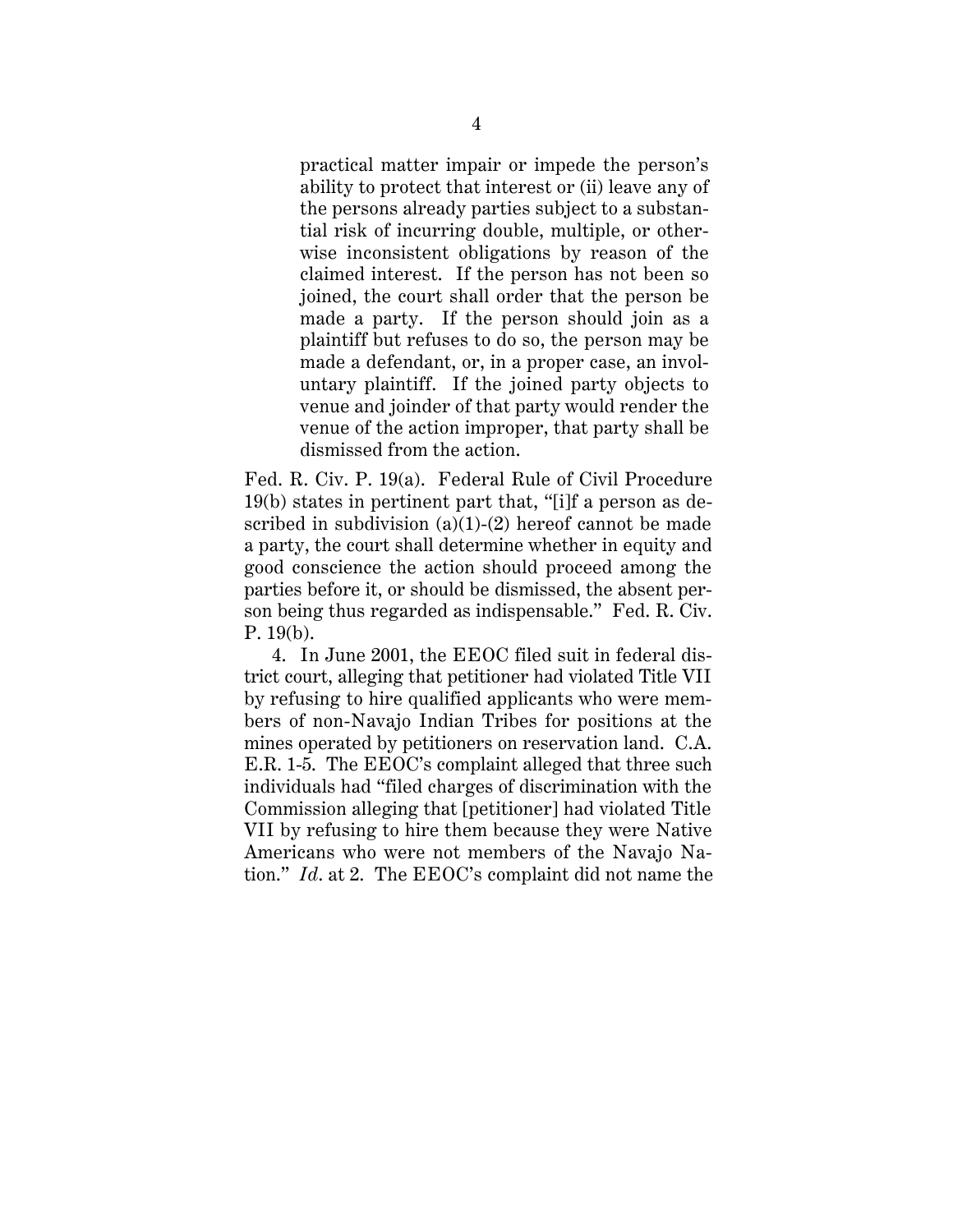Navajo Nation as a defendant in the action. See *id*. at 1- 5.

Petitioner moved for dismissal of the EEOC's complaint and for summary judgment. Pet. App. 5a. Petitioner pointed to the Nation's absence and contended, *inter alia*, that Federal Rule of Civil Procedure 19 required dismissal of the suit because the Navajo Nation was a "necessary and indispensable party" whose joinder would not be feasible because the EEOC is not authorized to file suit against a Tribe. *Id*. at 5a, 32a. In response to petitioner's motion to dismiss the action, the EEOC moved to join the Nation as a defendant pursuant to Rule 19. Pet. 6.

The district court granted petitioner's motion and ordered that the case be dismissed. Pet. App. 19a-48a. The court noted the EEOC's concession that the Navajo Nation was a "necessary party" to the litigation—*i.e.*, that the Nation fell within one or both of the categories of persons described in Federal Rule of Civil Procedure  $19(a)(1)-(2)$  who should be joined if joinder is feasible. See Pet. App. 34a. That concession was based on the Ninth Circuit's then-recent decision in *Dawavendewa* v. *Salt River Project Agricultural Improvement & Power District*, 276 F.3d 1150, cert. denied, 537 U.S. 820 (2002) (*Dawavendewa II*). See Plaintiff's Memorandum in Opposition to Defendant's Motion for Summary Judgment Pursuant to FRCP Rule 56, at 3-4 (Mar. 4, 2002). In *Dawavendewa II*, the court of appeals held, in a suit alleging a similar violation of Title VII brought by a *private plaintiff* (not the EEOC), that the Navajo Nation was a person to be joined if feasible under Federal Rule of Civil Procedure  $19(a)(1)$ ,  $(a)(2)(i)$ , and  $(a)(2)(ii)$ , see 276 F.3d at 1155-1159; that the Nation's sovereign immunity rendered its joinder infeasible, see *id*. at 1159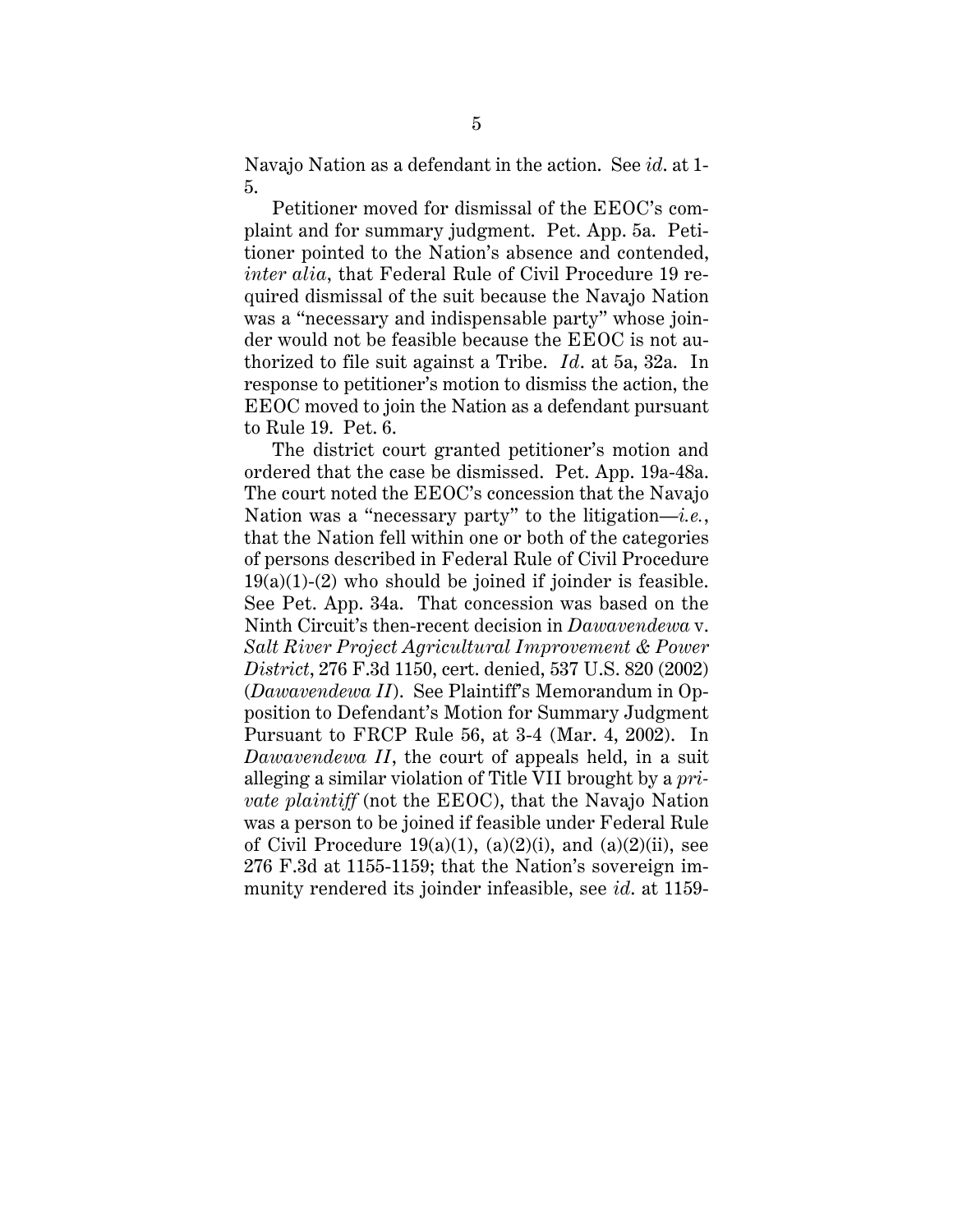1161; and that the Nation was an "indispensable" party such that the private plaintiff's suit could not go forward in the Nation's absence, see *id*. at 1161-1163. The court specifically observed, however, that "tribal sovereign immunity does not apply in suits brought by the EEOC" because the Commission is an agency of the federal government. *Id*. at 1163.

The district court in the instant case held that joinder of the Nation was not feasible because (1) the EEOC lacks statutory authority to sue a governmental entity, and (2) an Indian Tribe is not an "employer" within the meaning of Title VII and therefore is not subject to suit under that statute. Pet. App. 35a-39a. The district court further held that the suit could not go forward in the Navajo Nation's absence because the Nation was an "indispensable" party within the meaning of Federal Rule of Civil Procedure 19(b). Pet. App. 39a-41a. The court found that the Nation's absence from the suit "would prejudice [petitioner] by preventing the resolution of its lease obligations." *Id*. at 40a. The court also stated that "any relief for the EEOC would come at the expense of the economic and sovereign interests of the Nation." *Ibid*. The district court therefore dismissed the Commission's lawsuit. *Id*. at 41a.

5. The court of appeals reversed and remanded for further proceedings. Pet. App. 1a-18a.

The court of appeals held that the Navajo Nation's connection to the action was such that the Nation should be joined in the suit if joinder was feasible. Pet. App. 9a-10a. The court stated:

> If the EEOC is victorious in its suit against [petitioner], monetary damages for the charging parties can be awarded without the Nation's participation. But declaratory and injunctive relief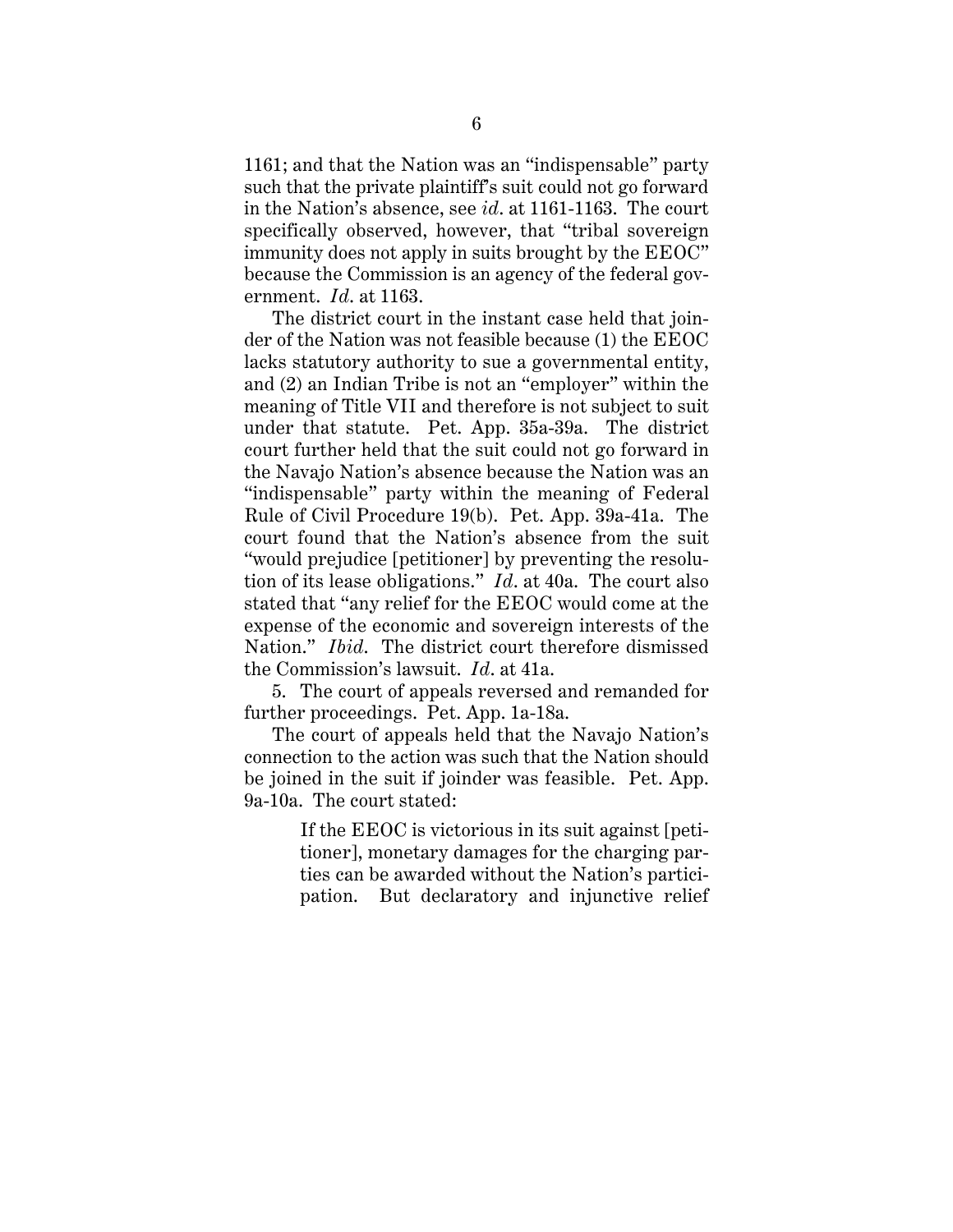could be incomplete unless the Nation is bound by res judicata. The judgment will not bind the Navajo Nation in the sense that it will directly order the Nation to perform, or refrain from performing, certain acts. But it will preclude the Nation from bringing a collateral challenge to the judgment. If the EEOC is victorious in this suit but the Nation has not been joined, the Nation could possibly initiate further action to enforce the employment preference against [petitioner], even though that preference would have been held illegal in this litigation. [Petitioner] would then be, like the defendant in *Dawavendewa II*, 276 F.3d at 1156, "between the proverbial rock and a hard place—comply with the injunction prohibiting the hiring preference policy or comply with the lease requiring it."

#### *Id*. at 9a.

The court of appeals further held that it was feasible to join the Navajo Nation pursuant to Rule 19(a). Pet. App. 10a-15a. The court explained that the Nation's sovereign immunity would not prevent the district court from exercising jurisdiction because that immunity does not apply in a suit brought by a federal agency such as the EEOC. *Id*. at 10a. The court also rejected petitioner's contention (see *id*. at 10a-11a) that the Nation could not be joined because Indian Tribes are specifically exempted from Title VII's definition of "employer" and are not subject to enforcement actions by the EEOC. The court explained that "a plaintiff's inability to state a direct cause of action against an absentee does not prevent the absentee's joinder under Rule 19." *Id*. at 11a; see *id*. at 11a-12a (discussing cases).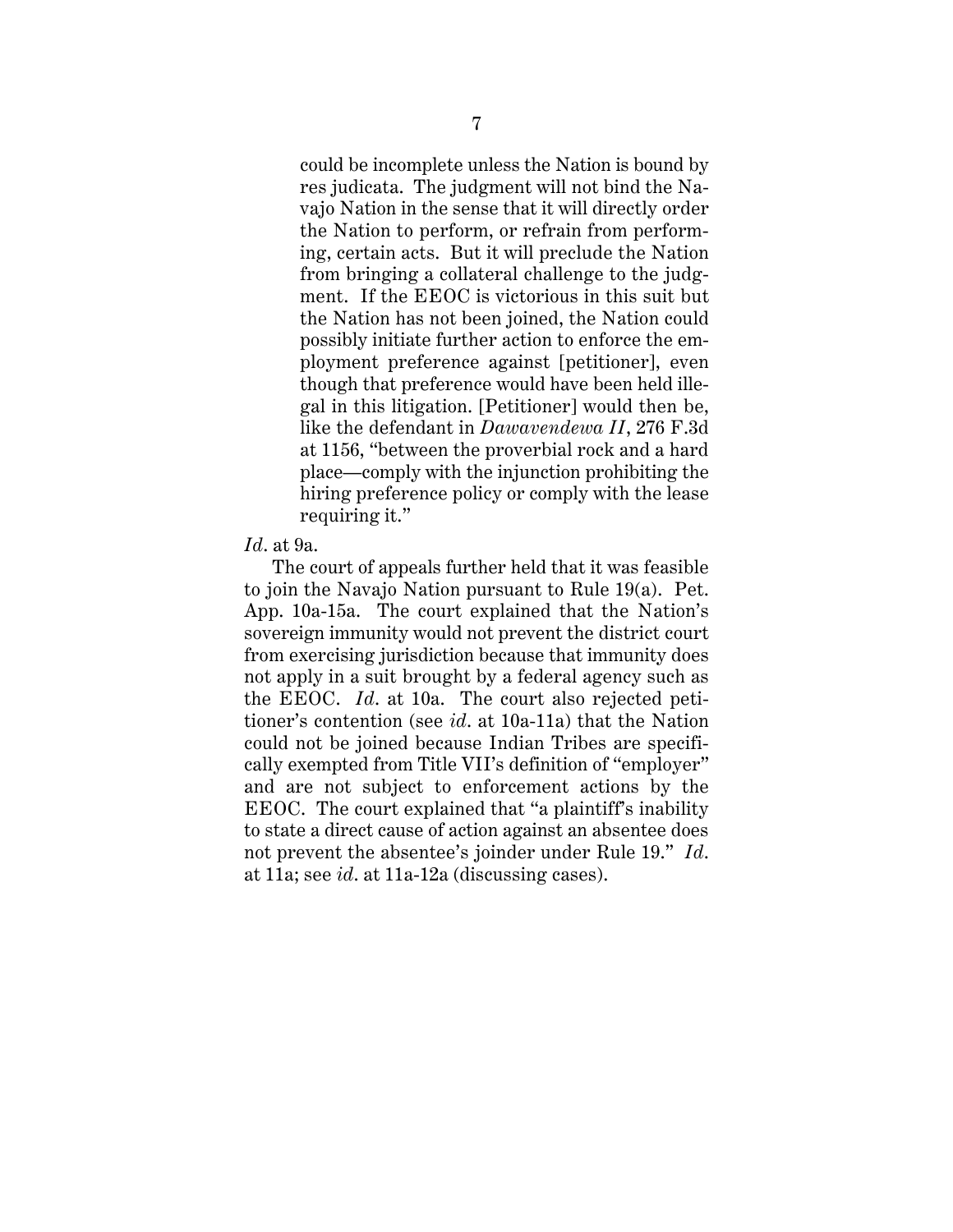The court of appeals acknowledged case law from other circuits suggesting, in other circumstances, that a party may not be joined as a defendant under Federal Rule of Civil Procedure 19(a) unless the plaintiff has a cause of action against it. Pet. App. 12a (citing *Vieux Carre Prop. Owners, Inc.* v. *Brown*, 875 F.2d 453, 457 (5th Cir. 1989), cert. denied, 493 U.S. 1020 (1990), and *Davenport* v. *International Bhd. of Teamsters*, 166 F.3d 356, 366 (D.C. Cir. 1999)). The court explained, however, that "the actual holdings of *Vieux Carre* and *Davenport* (as distinct from their abstract statement of the rule) can be reconciled with" the court of appeals' interpretation of Rule 19. *Ibid*. In both *Vieux Carre* and *Davenport*, "the issue was whether the court could join under Rule 19 and then *impose an injunction* directly on a party against whom the plaintiff could not state a cause of action." *Id*. at 12a-13a (emphasis added). In the instant case, by contrast, the EEOC "is not seeking any affirmative relief directly from" the Navajo Nation. *Id*. at 13a. Rather, the Commission seeks to join the Nation "for the sole purpose of effecting complete relief between the parties by ensuring that both [petitioner] and the Nation are bound to any judgment upholding or striking down the challenged lease provision." *Id*. at 14a (citation and internal quotation marks omitted). $<sup>1</sup>$ </sup>

The court of appeals emphasized that it did "not decide, even implicitly, the merits of the EEOC's Title VII suit against [petitioner]," and stressed that the merits "determination is for the district court on remand." Pet.

 $1$  Because the court of appeals concluded that joinder of the Navajo Nation was "feasible" within the meaning of Rule 19(a), it did not address the question whether the Nation was an "indispensable" party within the meaning of Rule 19(b). That question is therefore not presented by the decision below.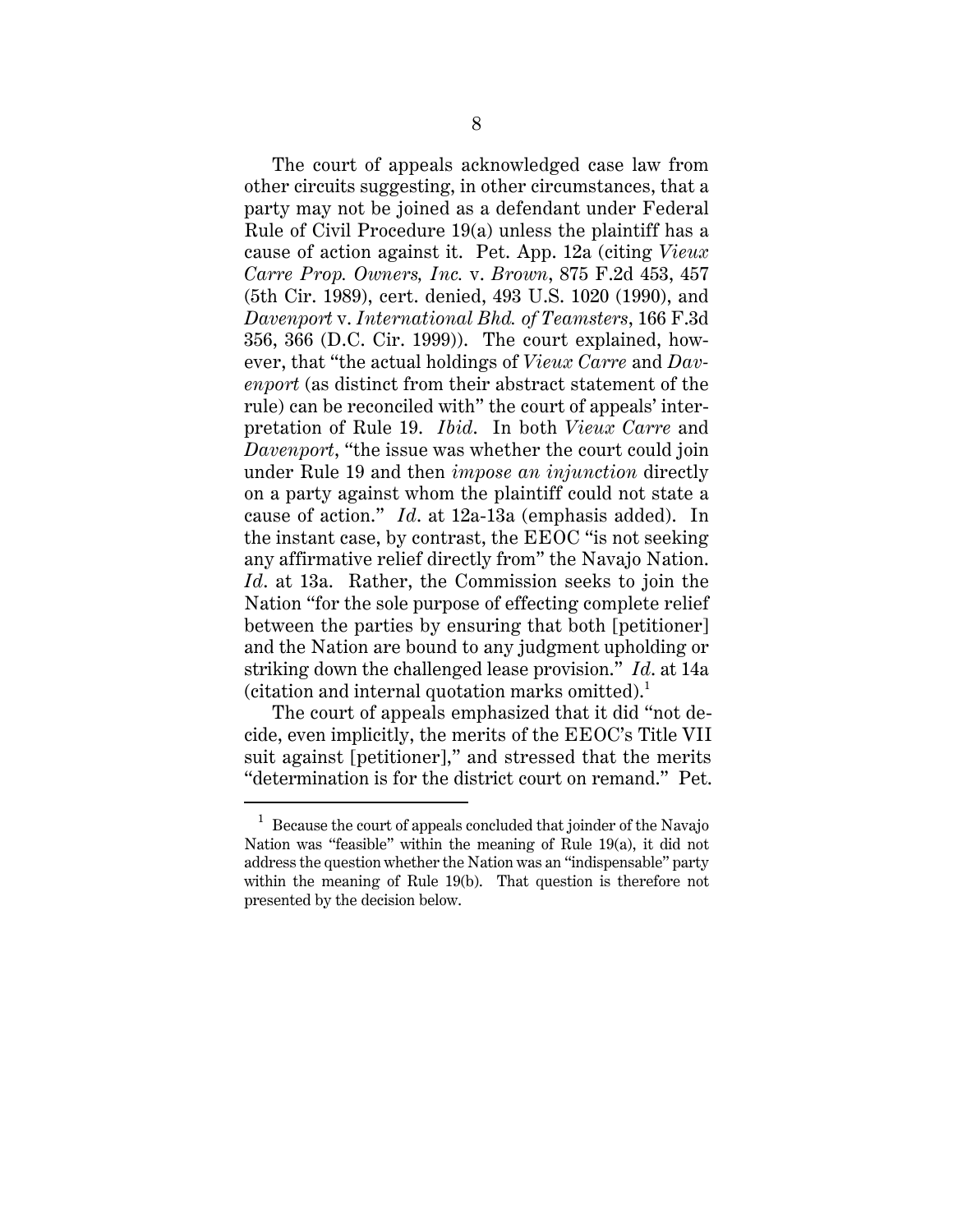App. 15a; see *id*. at 18a ("We do not decide the merits of the EEOC's Title VII claims against [petitioner] today."). Accordingly, the court remanded the case for further proceedings. *Ibid*.

#### **ARGUMENT**

The EEOC brought this action against only petitioner and did not request joinder of the Navajo Nation until petitioner moved for dismissal of the case in the absence of the Nation. The court of appeals correctly held that joinder of the Nation in the unique circumstances of this case was not precluded by the fact that the EEOC would have been unable to sue the Nation directly under Title VII. The court of appeals' resolution of that narrow question is consistent with the text and purposes of Federal Rule of Civil Procedure 19(a), with this Court's decisions construing the Rule, and with the decisions of other circuits. Further review is not warranted.

1. Federal Rule of Civil Procedure 19(a) identifies particular categories of persons who should be joined in a pending lawsuit if joinder is "feasible." In particular, the Rule states that joinder, when "feasible," is appropriate

> if (1) in the person's absence complete relief cannot be accorded among those already parties, or (2) the person claims an interest relating to the subject of the action and is so situated that the disposition of the action in the person's absence may (i) as a practical matter impair or impede the person's ability to protect that interest or (ii) leave any of the persons already parties subject to a substantial risk of incurring double, multiple,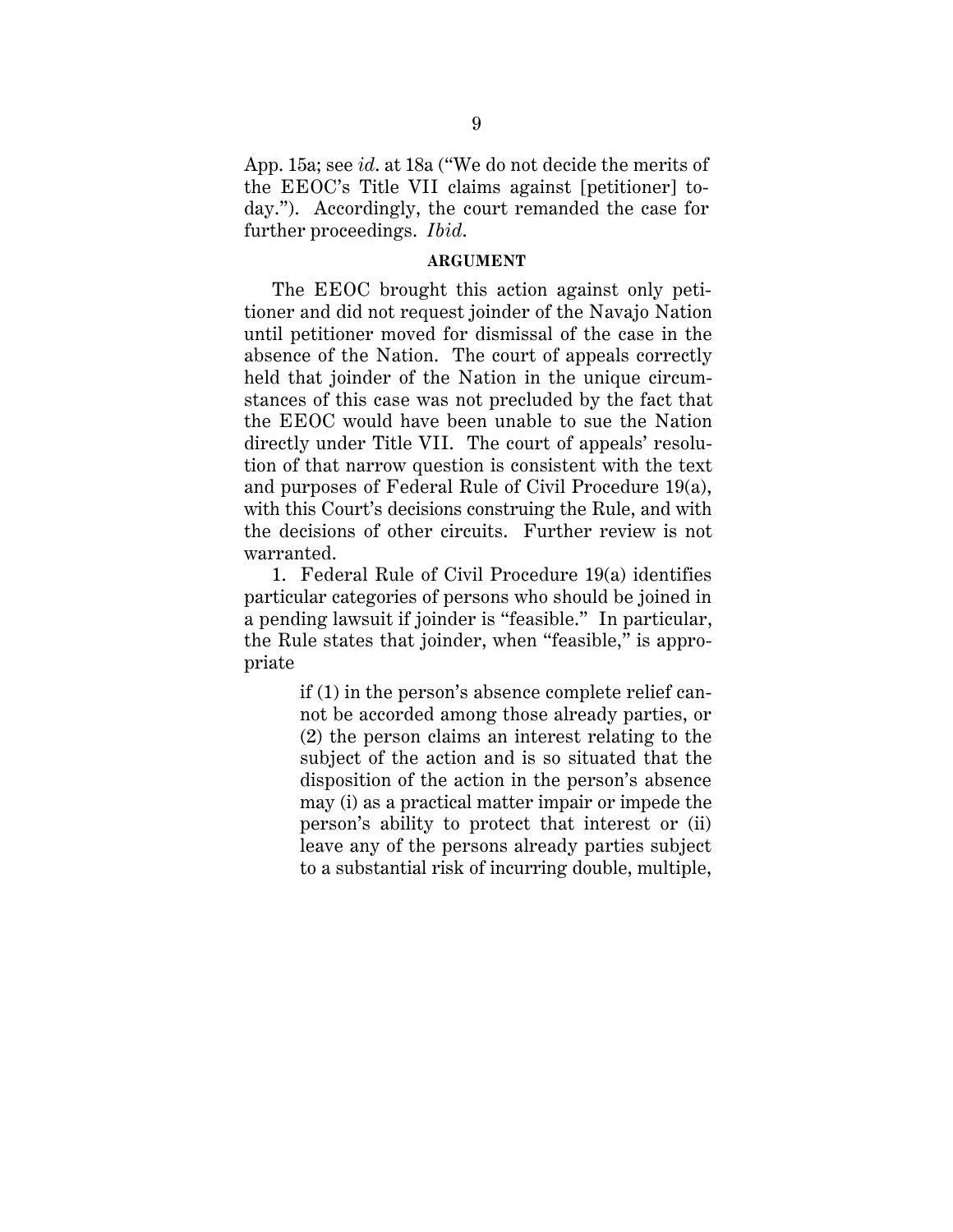or otherwise inconsistent obligations by reason of the claimed interest.

Fed. R. Civ. P. 19(a).

Although it contends that the Navajo Nation was improperly joined in this case, petitioner does not challenge the court of appeals' determination (see Pet. App. 9a-10a) that the Nation falls within one or both of the two categories of persons described in Federal Rule of Civil Procedure  $19(a)(1)-(2)$ . Indeed, the EEOC sought joinder of the Nation in this case only after petitioner sought dismissal of the suit on the ground that the Nation was a "necessary and indispensable party." See p. 5, *supra*. Petitioner's practical interests would not be served, moreover, if the court of appeals' joinder determination were reversed on the ground that the Nation falls outside the categories defined by Rule  $19(a)(1)-(2)^2$ . Petitioner's evident objective in challenging joinder is not to litigate this suit without the participation of the Nation, but—as its initial motion under Rule 19(b) makes clear—to obtain dismissal of the EEOC's claims against it on the ground that the Nation is an "indispensable" party whose joinder is "not Feasible." See Fed. R. Civ. P. 19(b). Because Rule 19(b) authorizes dismissal only when "a person *as described in subdivision*  $(a)(1)-(2)$  [of Rule 19] cannot be made a party," *ibid*. (emphasis added), an essential premise of petitioner's Rule 19(b) motion was that the Navajo Nation is "a person described in subdivision  $(a)(1)-(2)$ ." Accord-

 $2^2$  So long as the EEOC's claims against petitioner remain pending, joinder of the Nation cannot plausibly be considered prejudicial to petitioner's own interests. To the contrary, if the suit is allowed to go forward, joinder of the Nation will give petitioner an opportunity to ensure that its interests are protected and that it is not ultimately subjected to inconsistent legal obligations. See Pet. App. 9a.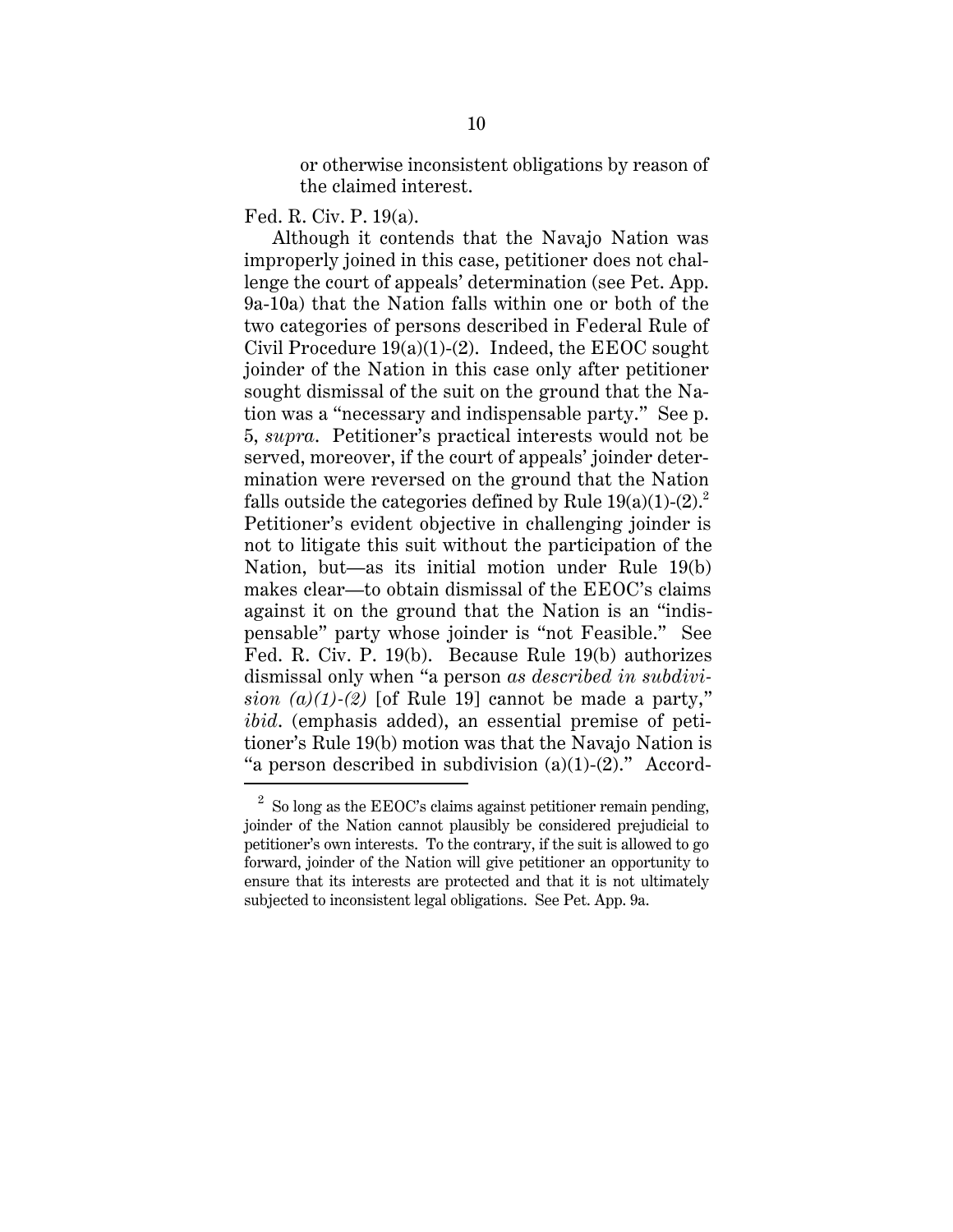ingly, the narrow question presented by the petition is whether, *assuming* that the Navajo Nation has a sufficient legal and practical connection to this case to bring the Nation within one or both of the categories defined by Federal Rule of Civil Procedure 19(a)(1)-(2), joinder is nevertheless precluded because the EEOC lacks an independent cause of action against the Nation under Title VII.

2. Petitioner's contention that joinder of the Navajo Nation is precluded in these unique circumstances has no textual basis in the language of Rule 19(a). The Rule states that a person encompassed by Rule  $19(a)(1)-(2)$ "shall be joined as a party" if (i) the person is subject to service of process, and (ii) joinder will not deprive the court of subject-matter jurisdiction. See Fed. R. Civ. P. 19 Advisory Committee notes (1966) (28 U.S.C. App. at 697) ("If a person as described in subdivision  $(a)(1)(2)$  is amenable to service of process and his joinder would not deprive the court of jurisdiction in the sense of competence over the action, he should be joined as a party."). Petitioner does not argue that the Navajo Nation is insusceptible to service of process under Rule 19 in this case, nor does it contend that joinder of the Nation would deprive the district court of subject-matter jurisdiction. Nothing in the text of Rule 19(a) imposes the additional requirement, proposed by petitioner, that the EEOC have an independent cause of action against the Nation.

Petitioner's reading of Federal Rule of Civil Procedure 19(a), moreover, is inconsistent with this Court's decision in *Martin* v. *Wilks*, 490 U.S. 755 (1989). The plaintiffs in *Martin*, a group of white firefighters, sued the City of Birmingham under Title VII, alleging that they were unlawfully being denied promotions in favor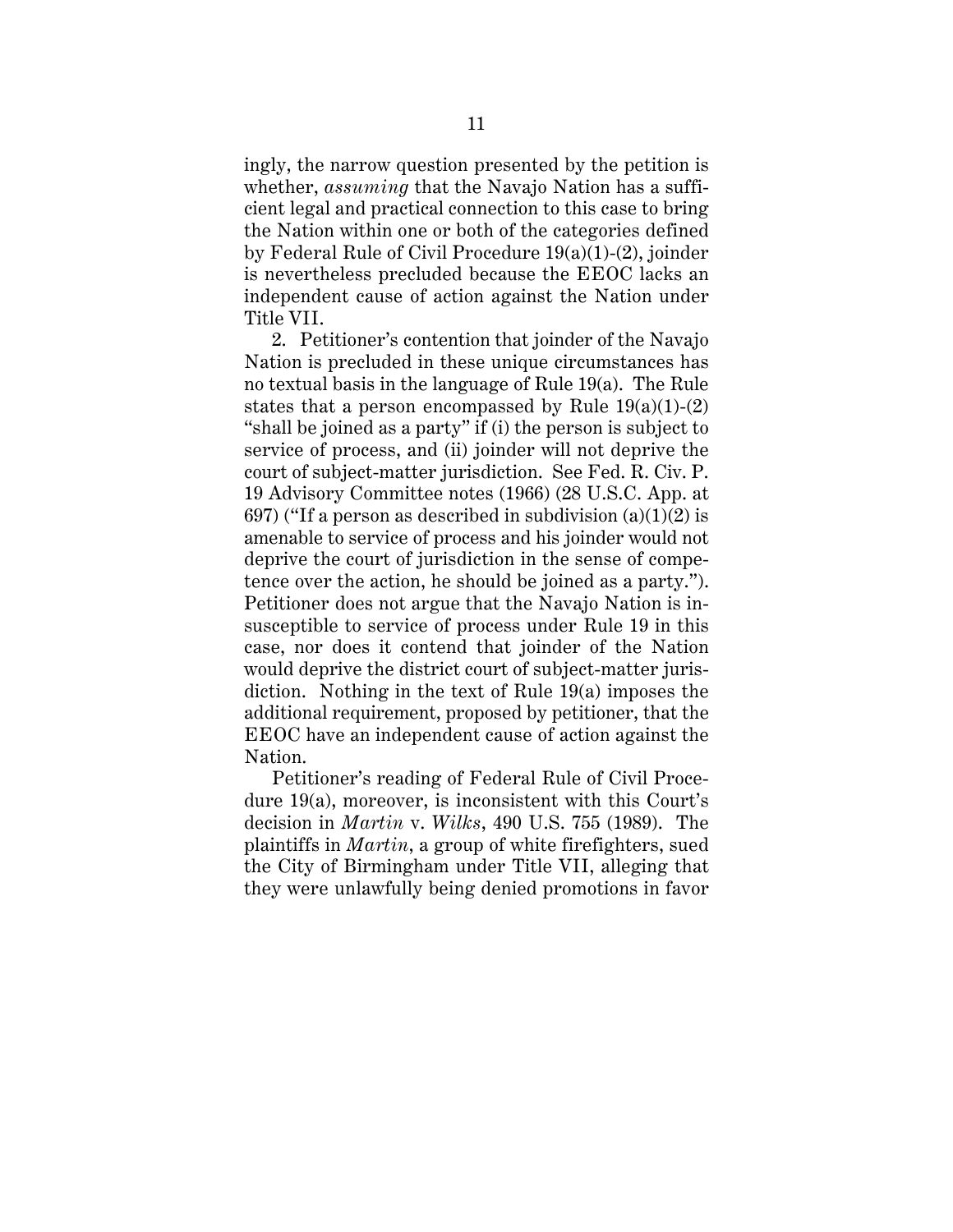of less qualified African-American firefighters. *Id*. at 760. The City contended that its race-conscious employment decisions were required by consent decrees entered in a prior suit brought by other plaintiffs, and that the white firefighters' suit constituted an "impermissible collateral attack[] on the consent decrees." *Ibid*.

In holding that the plaintiffs' claims could go forward, this Court explained that "[a] judgment or decree among parties to a lawsuit resolves issues as among them, but it does not conclude the rights of strangers to those proceedings." 490 U.S. at 762. The Court rejected the contention that the white firefighters could be bound by the prior judgment because they had failed to intervene in a timely fashion in the lawsuit that had produced the consent decrees. *Id*. at 762-763. Rather, noting that Federal Rule of Civil Procedure 19(a) "provides for mandatory joinder in circumstances where a judgment rendered in the absence of a person may 'leave . . . persons already parties subject to a substantial risk of incurring . . . inconsistent obligations,'" 490 U.S. at 764, this Court concluded that "[j]oinder as a party, rather than knowledge of a lawsuit and an opportunity to intervene, is the method by which potential parties are subjected to the jurisdiction of the court and bound by a judgment or decree," *id*. at 765. The Court explained that

> [t]he parties to a lawsuit presumably know better than anyone else the nature and scope of relief sought in the action, and at whose expense such relief might be granted. It makes sense, therefore, to place on them a burden of bringing in [by Rule 19 joinder] additional parties where such a step is indicated, rather than placing on potential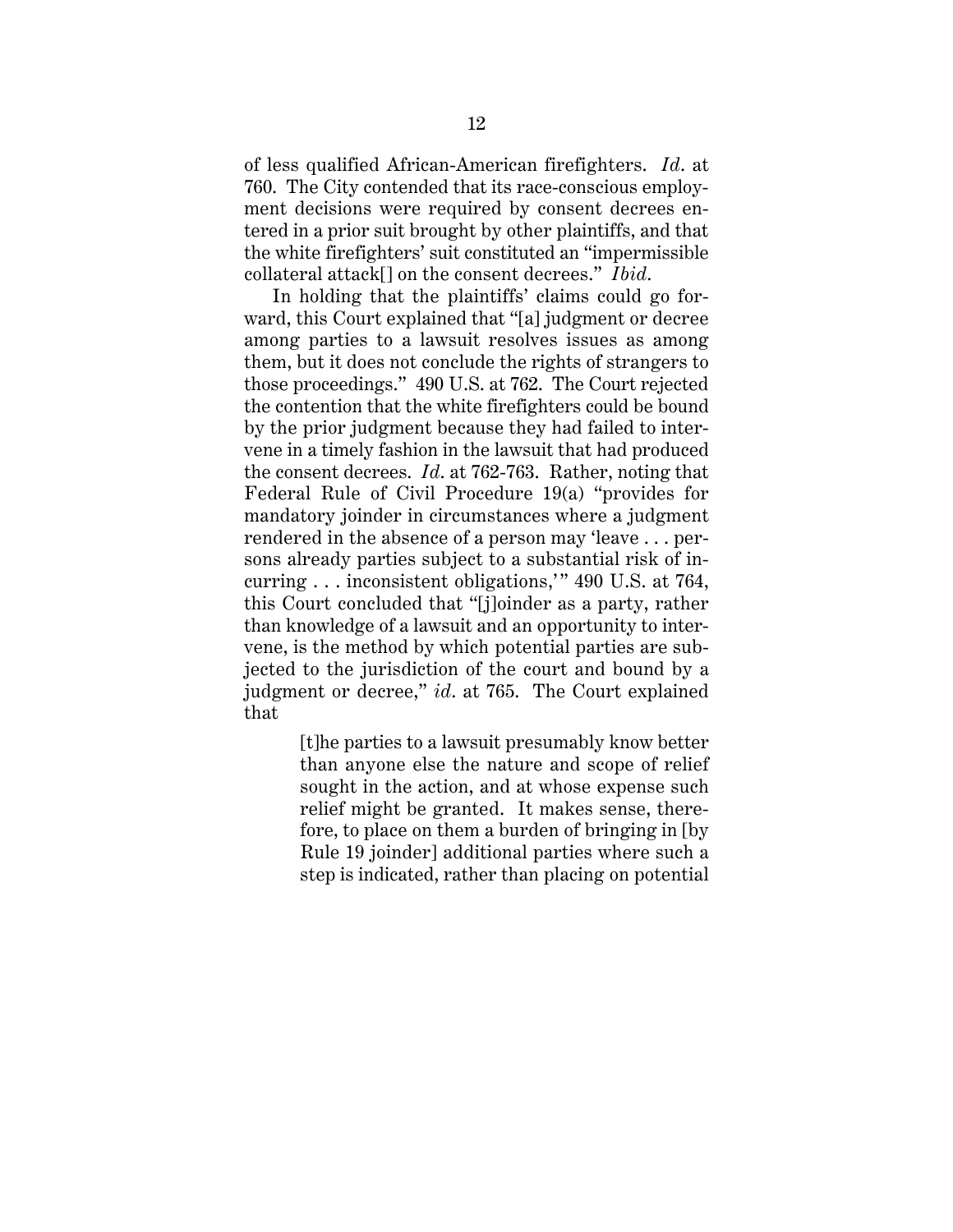additional parties a duty to intervene when they acquire knowledge of the lawsuit.

## *Ibid*.

The clear thrust of the decision in *Martin* is that the parties to the original lawsuit that had produced the consent decrees could have ensured that the white firefighters were bound by the judgment in that suit by joining those individuals as parties pursuant to Federal Rule of Civil Procedure 19(a). The Court did not suggest, however, and the facts of the case give no reason to suppose, that any party to the original lawsuit would have had an independent legal claim against the white firefighters. The Court's decision in *Martin* therefore strongly indicates that the existence of a cause of action against the joined party is not a prerequisite to joinder under Rule 19(a).<sup>3</sup> Cf. *International Bhd. of Teamsters* v. *United States*, 431 U.S. 324, 356 n.43 (1977) (citing Rule 19(a) and holding that a union would remain in ongoing litigation as a defendant, notwithstanding the absence of any legitimate ground for holding the

<sup>3</sup> Petitioner speculates (Pet. 28) that the plaintiffs to the original lawsuit at issue in *Martin* could have filed a declaratory judgment action against the white firefighters, and that the Court's discussion of Federal Rule of Civil Procedure 19 in that case is therefore consistent with petitioner's view that joinder under the Rule requires an independent cause of action against the person to be joined. A hypothetical anticipatory suit against the white firefighters, however, based on the *possibility* that those firefighters would ultimately object to entry of consent decrees providing for race-conscious employment practices, would not obviously present the "actual controversy" that the Declaratory Judgment Act requires. 28 U.S.C. 2201(a). In any event, while it made clear that joinder was an available option, the Court in *Martin* did not discuss the Declaratory Judgment Act or suggest that joinder of the white firefighters in the original lawsuit would have depended on the availability of a cause of action for declaratory relief.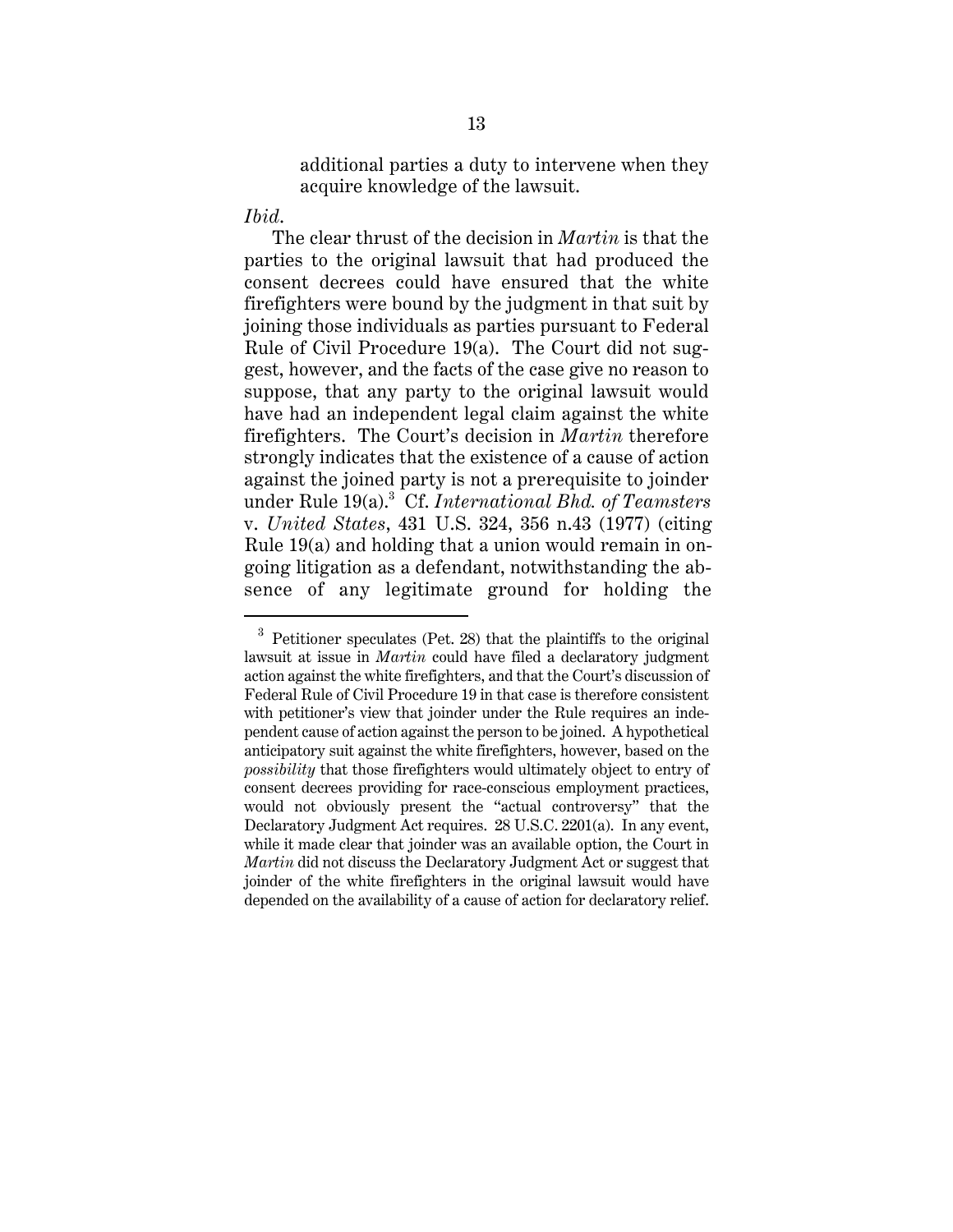union liable under Title VII, "so that full relief may be awarded the victims of the employer's \* \* \* discrimination").

3. Contrary to petitioner's contention (Pet. 9-14), the ruling of the court of appeals in this case does not conflict with the decisions of the Fifth and District of Columbia Circuits in *Vieux Carre* and *Davenport*. Rather, this case differs from *Vieux Carre* and *Davenport* in three important (and related) respects. First, the plaintiffs in *Vieux Carre* and *Davenport* named particular entities as defendants in their original complaints, notwithstanding the plaintiffs' lack of any cause of action against those entities. The EEOC, by contrast, moved to join the Navajo Nation in this case only *after* petitioner sought dismissal of the suit on the ground that the Nation was a "necessary and indispensable party." See p. 5, *supra*. Second, while the plaintiffs in *Vieux Carre* and *Davenport* requested the entry of injunctions against the putative defendants, the EEOC "seek[s] no affirmative relief against the Navajo Nation." Pet. App. 13a. Third, in neither *Vieux Carre* nor *Davenport* did the court of appeals order the disposition that petitioner ultimately seeks—*i.e.*, dismissal of claims against an otherwise appropriate defendant pursuant to Federal Rule of Civil Procedure 19(b) on the ground that an "indispensable" party cannot be joined. See p. 10, *supra*. Those distinctions refute petitioner's claim of a "square circuit conflict" (Pet. 9 (heading)) on the question presented here.

a. Because of the different circumstances presented by *Vieux Carre* and *Davenport*, the decisions in those cases do not squarely address the issue presented here. The plaintiff in *Vieux Carre* was an association of property owners who sought to stop construction of an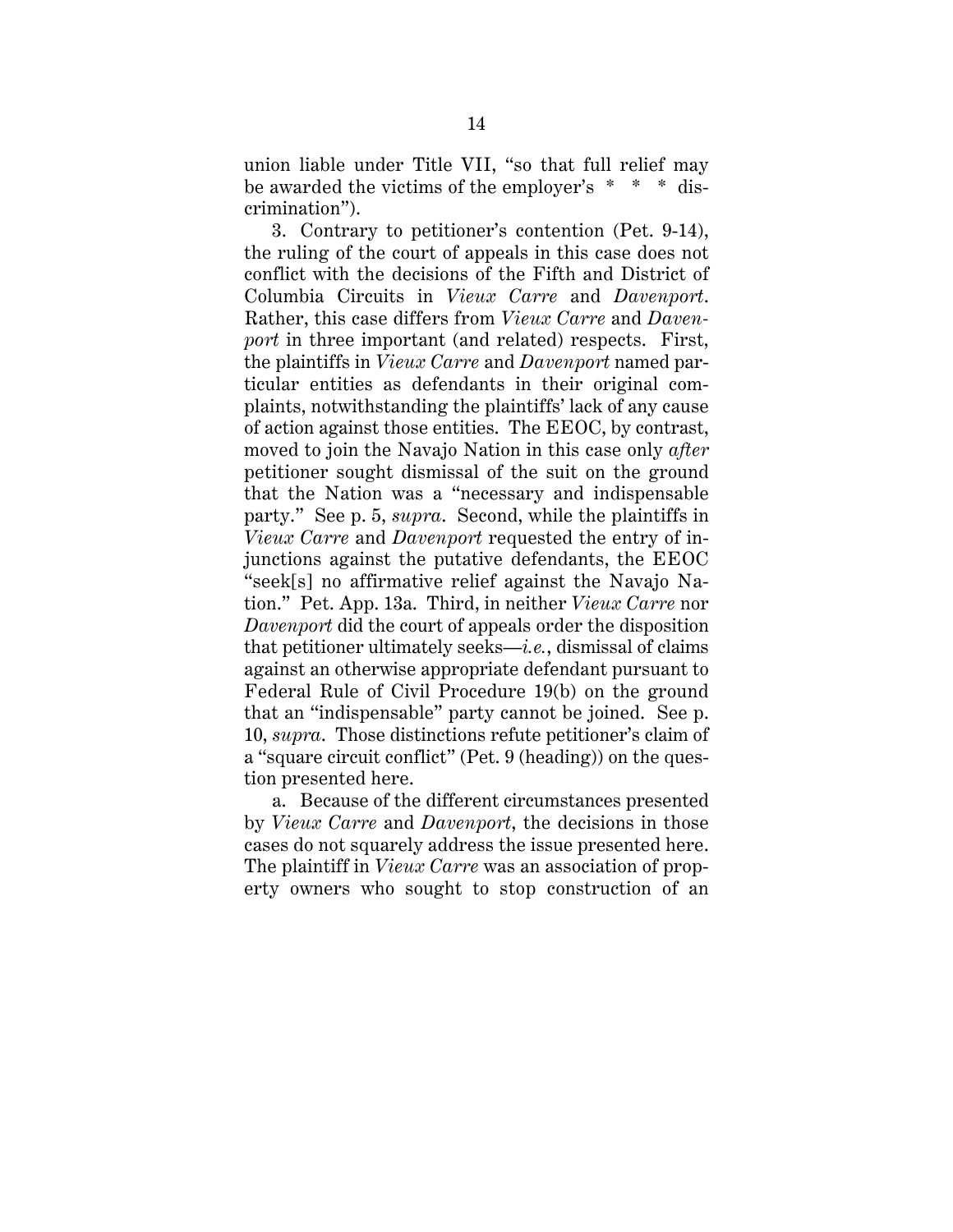aquarium and riverfront park in the French Quarter of New Orleans. 875 F.2d at 454-455. The association sued the United States Army Corps of Engineers (Corps) for declaratory relief, alleging that the Corps had violated the Rivers and Harbors Appropriation Act of 1899 (RHA), 33 U.S.C. 403, and the National Historic Preservation Act (NHPA), 16 U.S.C. 470 *et seq*., when it failed to require the developers to obtain a permit for those two projects and failed to submit the proposed projects to the NHPA review process. See 875 F.2d at 455. The plaintiff also sought injunctive relief against the developers and the local governmental entities responsible for authorizing the projects. *Ibid*.

With respect to the claims against the non-federal defendants, the Fifth Circuit "affirm[ed] the district court's dismissal of the [association's] requested injunction, finding that neither the [Administrative Procedure Act] nor the NHPA give a private plaintiff a right of action against any of the defendants other than the Corps." *Vieux Carre*, 875 F.2d at 456. As one basis for its holding that such injunctive relief was unavailable, the court stated that "it is implicit in Rule 19(a) itself that before a party will be joined  $* * *$  as a defendant the plaintiff must have a cause of action against it." *Id*. at 457. The Fifth Circuit in *Vieux Carre* had no occasion, however, to decide whether the existence of a cause of action is a prerequisite to joinder if a plaintiff does not seek injunctive or other affirmative relief against an entity sought to be joined.

b. *Davenport*, like *Vieux Carre*, involved the question whether the plaintiffs could invoke Federal Rule of Civil Procedure 19 as a basis for enjoining a defendant against whom no cause of action had been asserted. After a union president and an employer, Northwest Air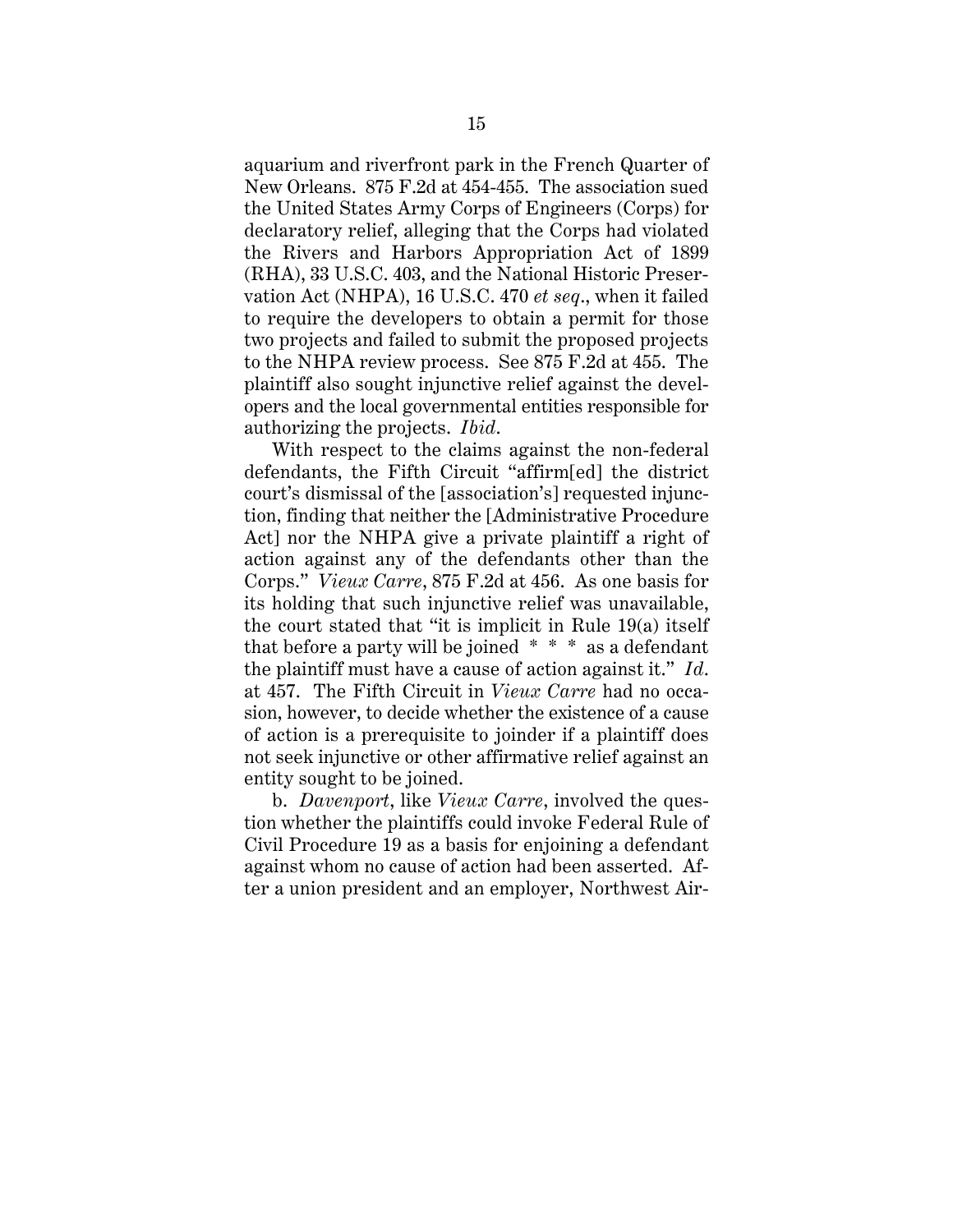lines, entered into an interim agreement temporarily modifying employees' flight and duty hours, several union members sued their local and national unions for breach of the unions' duties of fair representation under federal labor laws. 166 F.3d at 358-360. The complaint also named Northwest as a defendant and sought to enjoin Northwest from implementing the challenged agreement, but without stating any cause of action against Northwest in the complaint. *Id*. at 360. The court of appeals rejected the plaintiffs' contention that Rule 19 could serve as a basis for enjoining Northwest, stating: "It is not enough that plaintiffs 'need' an injunction against Northwest in order to obtain full relief. They must also have a right to such an injunction, and Rule 19 cannot provide such a right." *Id*. at 366.

c. In both *Vieux Carre* and *Davenport*, the courts of appeals held only that the plaintiffs could not obtain relief against parties as to whom the plaintiffs had no cause of action. Neither court conducted the inquiry mandated by Federal Rule of Civil Procedure 19(b) for cases in which "a person as described in subdivision  $(a)(1)-(2)$  [of Rule 19] cannot be made a party," and neither court held that claims against *other* defendants should be dismissed based on the infeasibility of joining an "indispensable" party. Petitioner, by contrast, has argued throughout this litigation that (i) the Navajo Nation is a person described in Rule 19(a)(1)-(2) despite the EEOC's lack of any cause of action against it, but (ii) the EEOC's lack of a cause of action against the Nation renders joinder not "feasible" within the meaning of Rule 19(a). Neither *Vieux Carre* nor *Davenport* provides any support for those contentions.

d. In an attempt to bring this case closer to *Vieux Carre* and *Davenport*, petitioner contends (Pet. 15) that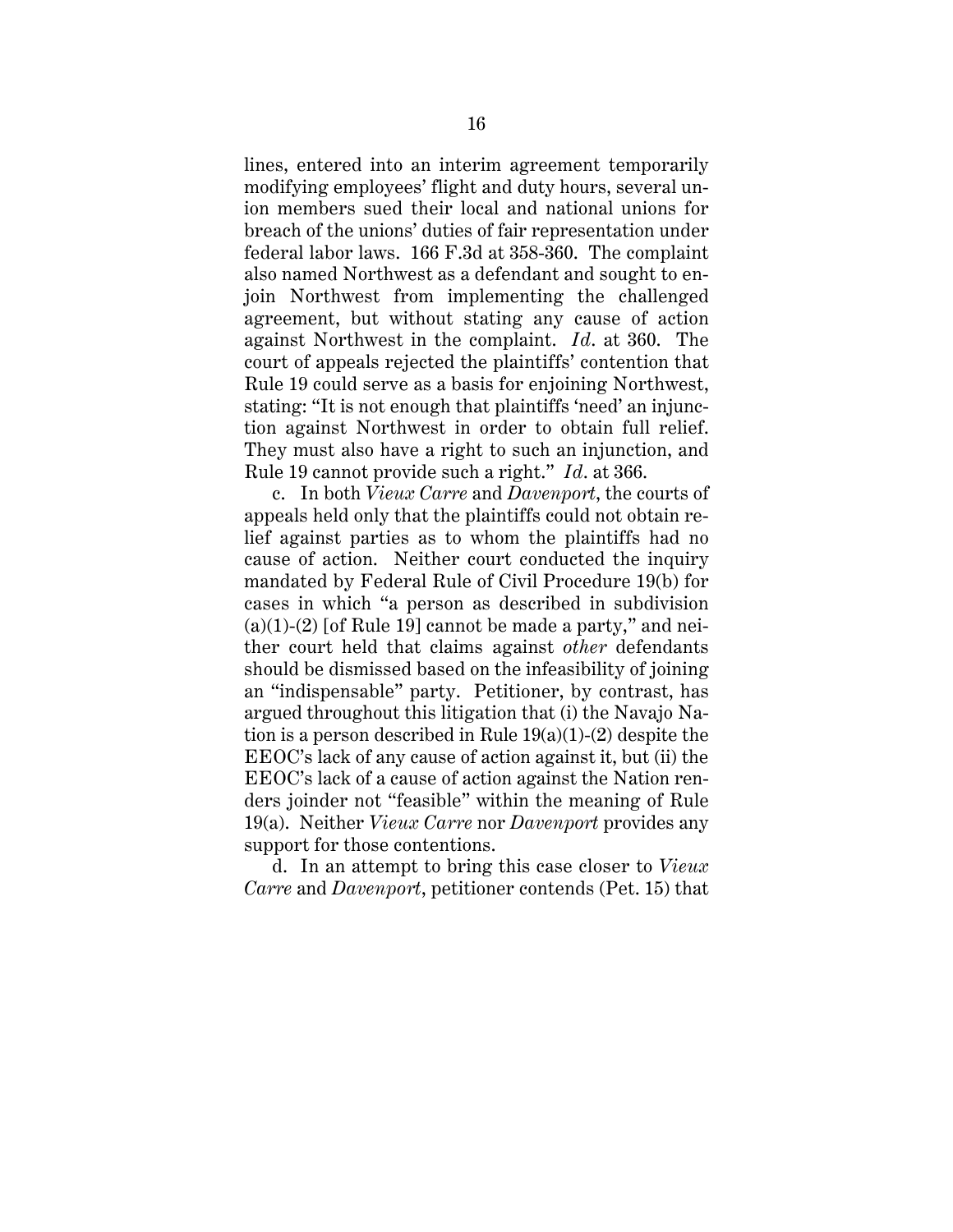a judgment running against the Navajo Nation is the practical and legal equivalent of an injunction. That argument is incorrect.

An injunction is a "court order commanding or preventing an action," *Black's Law Dictionary* 800 (8th ed. 2004), and a party to such a court order may be subject to judicial sanctions for failure to comply. See *Local 28 of the Sheet Metal Workers' Int'l Ass'n* v. *EEOC*, 478 U.S. 421, 443 (1986) (judicial sanctions in civil contempt proceedings may be employed to coerce a defendant into compliance with a court's order or to compensate a complainant for losses sustained). Notwithstanding the joinder of the Navajo Nation to this lawsuit, however, the judgment ultimately entered in the case will impose no duty on the Nation to undertake or refrain from undertaking any particular act, and it will not subject the Nation to potential sanctions for contempt. Rather, if the EEOC prevails on the merits of its Title VII claims—an issue that remains for remand—the only consequence of the Nation's joinder pursuant to Rule 19(a) will be to require courts to give the judgment appropriate preclusive effect if the legality of the tribal preference becomes a subject of contention in a future dispute to which the Nation is a party. See, *e.g.*, *San Remo Hotel, L.P.* v. *City & County of San Francisco*, 125 S. Ct. 2491, 2500 n.16 (2005) ("Under res judicata, a final judgment on the merits of an action precludes the parties or their privies from relitigating issues \* \* \* raised in that action."); *Allen* v. *McCurry*, 449 U.S. 90, 94 (1980).<sup>4</sup> To be

 $4$  Petitioner's reliance (Pet. 26-27) on 28 U.S.C. 2072(b) is misplaced. Section 2072(b) provides that the rules of practice and procedure promulgated by this Court "shall not abridge, enlarge or modify any substantive right." In *Martin*, this Court explained that "[j]oinder as a party \* \* \* is the method by which potential parties are subjected to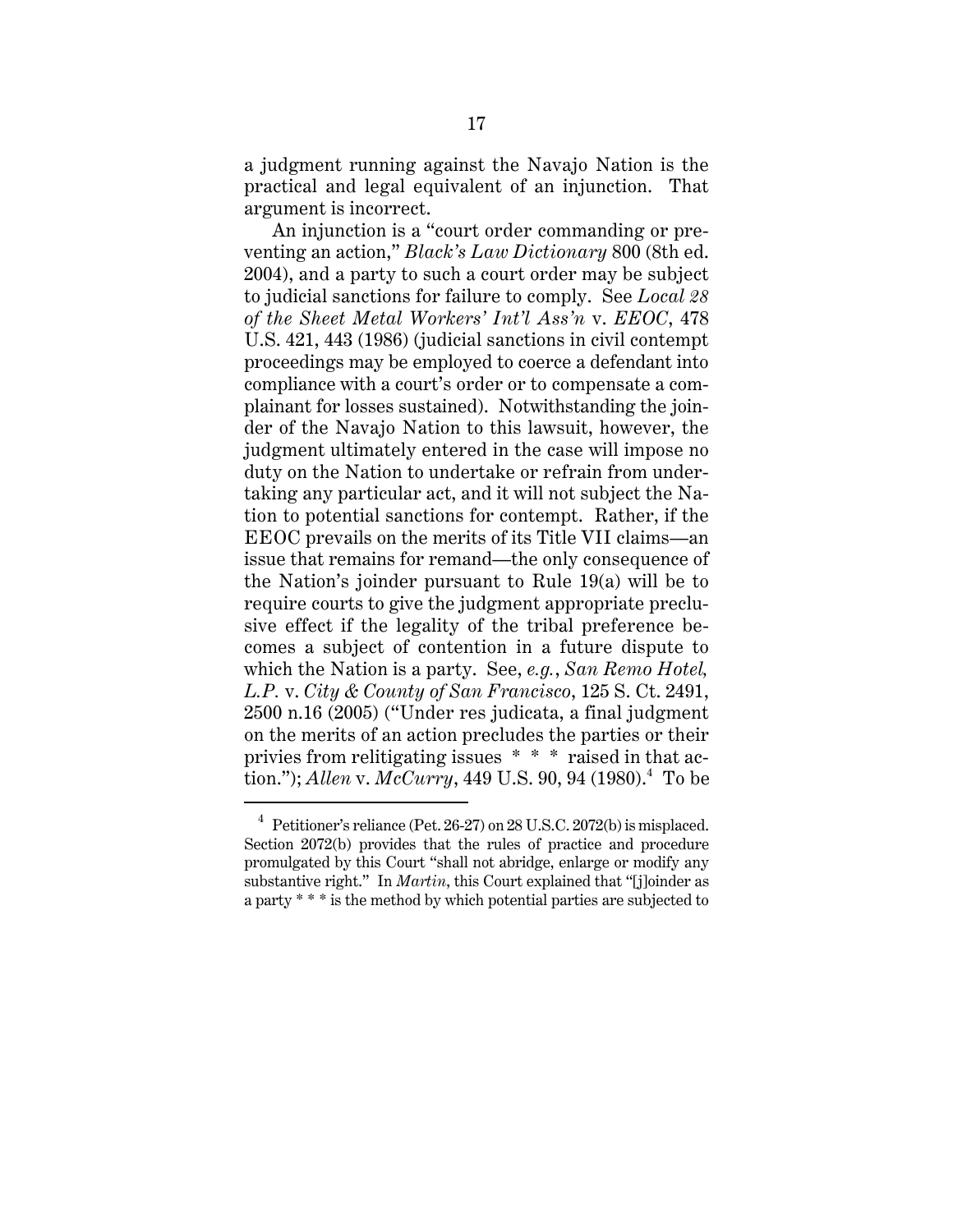sure, a judgment in the EEOC's favor would likely have a significant impact on the Navajo Nation's ability to obtain employment preferences for tribal members, but that effect is neither the practical nor the legal equivalent of an injunction against the Nation itself enforceable through the power of contempt.

4. Petitioner contends (Pet. 17-29) that joinder of the Navajo Nation in this case in response to petitioner's motion to dismiss is precluded by 42 U.S.C. 2000e-5(f)(1), which provides that enforcement of Title VII against governmental units is entrusted to the Attorney General rather than to the EEOC. That argument is incorrect.

a. Petitioner contends (Pet. 17-18) that "the plain language of Title VII prohibits the EEOC from seeking to resolve Title VII disputes with Indian tribes in court." The text of 42 U.S.C. 2000e-5(f)(1), however, is in fact much more limited in scope. It provides:

> If within thirty days after a charge is filed with the Commission \* \* \* , the Commission has been unable to secure from the respondent a conciliation agreement acceptable to the Commission, the Commission may bring a civil action against any respondent not a government, governmental agency, or political subdivision named in the charge. In the case of a respondent which is a government, governmental agency, or politi-

the jurisdiction of the court and bound by a judgment or decree." 490 U.S. at 765. The Court evidently did not believe that use of Rule 19(a) to achieve those objectives would "abridge, enlarge or modify any substantive right." Accordingly, because joinder of the Navajo Nation is not sought as a predicate for awarding any affirmative legal or equitable relief against the Nation, application of Rule 19(a) in these circumstances is not barred by Section 2072(b).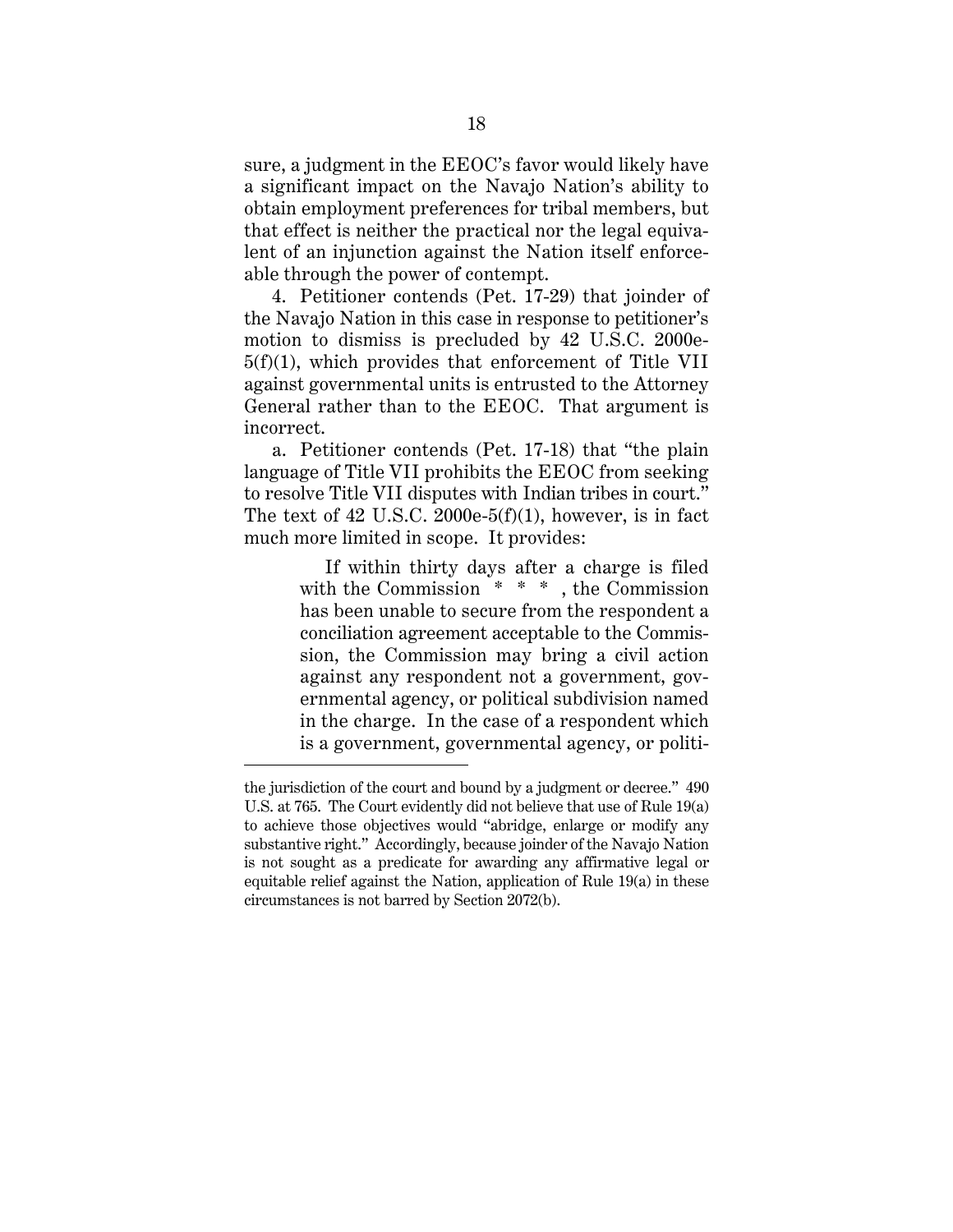cal subdivision, if the Commission has been unable to secure from the respondent a conciliation agreement acceptable to the Commission, the Commission shall take no further action and shall refer the case to the Attorney General who may bring a civil action against such respondent in the appropriate United States district court.

## 42 U.S.C. 2000e-5(f)(1).

Section 2000e-5(f)(1) does not address the situation presented here, which involves joinder of the Navajo Nation in an enforcement action brought by the EEOC against only *a private employer*. Rather, Section 2000e- $5(f)(1)$  is by its terms addressed to the situation where a government entity is itself charged before the EEOC with employment discrimination in violation of Title VII. The word "respondent" in Section 2000e-5(f)(1) clearly refers to the entity that is the subject of an EEOC charge alleging a violation of Title VII. See 42 U.S.C. 2000e-5(b) ("Whenever a charge is filed  $* * *$  alleging that an employer \* \* \* has engaged in an unlawful employment practice, the Commission shall serve a notice of the charge \* \* \* on such employer \* \* \* (hereinafter referred to as the 'respondent')."). In filing charges of discrimination with the Commission, the private complainants alleged that *petitioner*, not the Nation, had violated Title VII. See C.A. E.R. 2; p. 4, *supra*. Similarly, the EEOC has not alleged in this case that the Nation itself has violated Title VII. For that reason, in the circumstances here, neither the underlying enforcement action against petitioner, nor the joinder of the Navajo Nation as a party to that action, triggers Section 2000e-5(f)(1).

b. Petitioner is also wrong in suggesting (*e.g.*, Pet. 20) that permitting joinder of a Tribe in this setting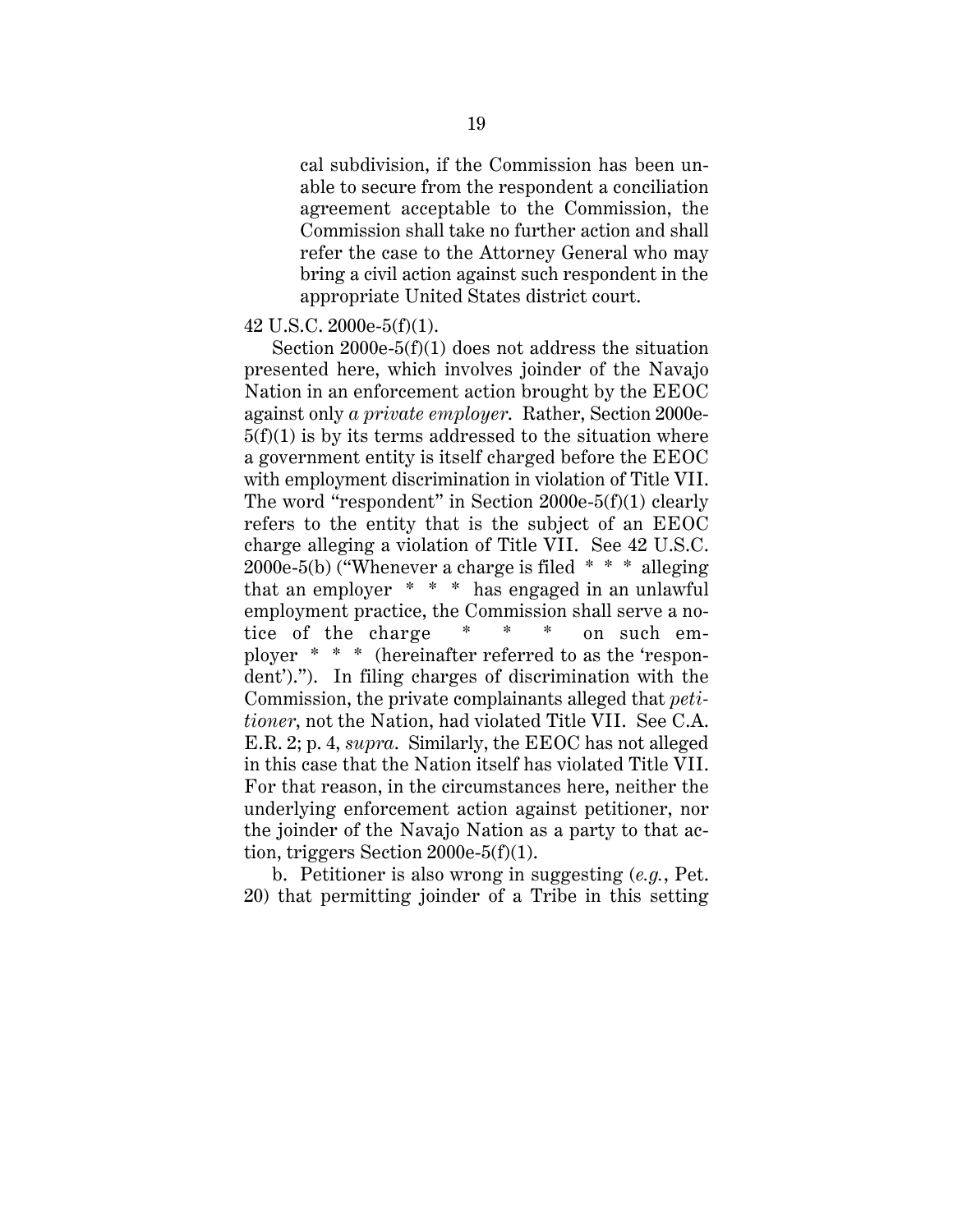would somehow subvert the congressional policy choice reflected in Section 2000e-5(f)(1)'s allocation of authority between the EEOC and the Attorney General. Joinder of the Navajo Nation as a party to the instant case does not expose the Nation to the remedies authorized by Title VII, nor does it rest on any allegation that the Nation itself has violated the statute. Rather, joinder of the Nation is ancillary to the EEOC's pursuit of Title VII remedies against a private employer—an enforcement action that the Commission has undoubted authority to undertake—and the EEOC did not seek joinder of the Nation until after petitioner had moved to dismiss this case because of the Nation's absence.<sup>5</sup>

c. Petitioner contends (Pet. 3) that "suits by the federal government against Indian tribes under Title VII \* \* \* must be filed by the Department of Justice

 $5$  Petitioner relies on three district court decisions rejecting efforts by the EEOC to join school boards to pending suits against teachers' unions. See Pet. 12-13 (citing *EEOC* v. *Elgin Teachers Ass'n*, 658 F. Supp. 624 (N.D. Ill. 1987), *EEOC* v. *American Fed'n of Teachers, Local No. 571*, 761 F. Supp. 536 (N.D. Ill. 1991), and *EEOC* v. *Oak Park Teachers' Ass'n*, 45 Fair Empl. Prac. Cas. (BNA) 444 (N.D. Ill. Dec. 31, 1985)). In those cases, however, the EEOC's claims against the teachers' unions arose out of discriminatory collective bargaining agreements that the unions had negotiated with their respective school boards. See *Elgin*, 658 F. Supp. at 624; *Local 571*, 761 F. Supp. at 537; *Oak Park*, 45 Fair Empl. Prac. Cas. at 445. Those suits therefore called into question the legality of the school boards' conduct *as employers covered by Title VII*. In dismissing the school boards from the EEOC's lawsuits, the district courts reasoned that because the school boards were governmental respondents, the EEOC was obligated under Title VII to "take no further action" against them and to "refer the case to the Attorney General" instead. See, *e.g.*, *Local 571*, 761 F. Supp. at 539. The instant case, by contrast, involves no challenge to the Navajo Nation's own employment practices. Rather, the EEOC's claim for relief is solely against a private employer (*i.e.*, petitioner).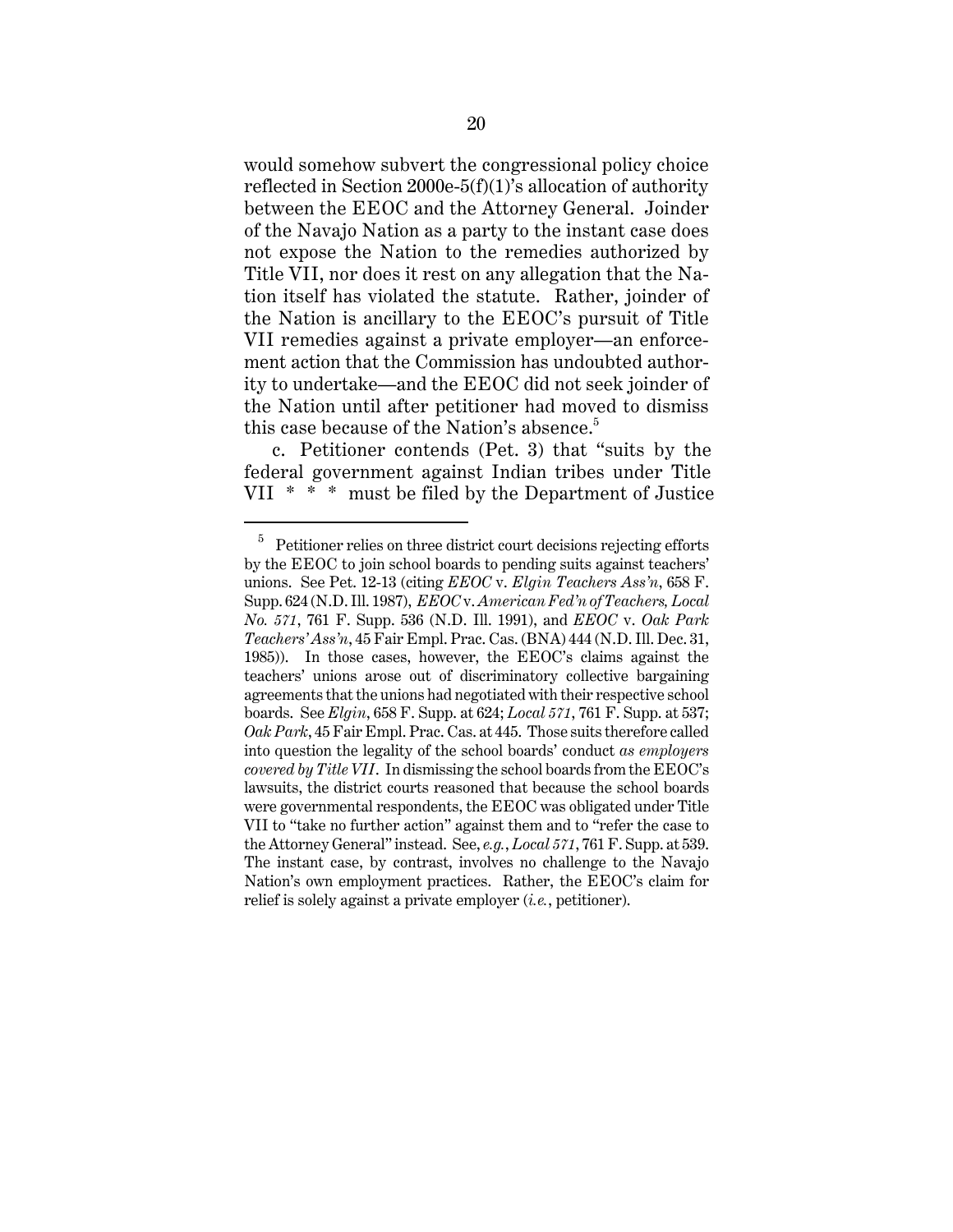rather than the [EEOC]." Title VII's definition of "employer," however, specifically excludes "an Indian tribe." 42 U.S.C. 2000e(b). If, as petitioner contends, an attempt to join the Navajo Nation as a party to a preexisting enforcement action against a private employer were the legal equivalent of a Title VII suit brought directly against the Nation, then neither the EEOC *nor* the Attorney General would be empowered to take that step, since Indian Tribes—including the Nation—are excluded from Title VII's definition of "employer."

Indeed, the apparent logical implication of petitioner's overall theory is that the legality of petitioner's employment preference for members of the Navajo Nation can *never* be effectively adjudicated by a federal court, either in a suit brought by the EEOC solely against a private employer such as petitioner, or in an enforcement action brought by the Attorney General. Petitioner clearly regards the Navajo Nation's connection to this case as sufficient to bring the Nation within one or both of the categories described in Federal Rule of Civil Procedure 19(a)(1)-(2), since petitioner initially moved for dismissal of the EEOC's suit and/or for summary judgment on the ground that the Nation was a "necessary and indispensable party." Pet. App. 32a. Petitioner construes Rule 19(a) to authorize joinder, however, only if the plaintiff has an independent cause of action against the party to be joined. Under that reading of the Rule, the Nation could not be joined in any Title VII suit against petitioner, regardless of the identity of the plaintiff, because the Nation is excluded from Title VII's definition of "employer."<sup>6</sup>

 $6$  Petitioner obliquely suggests that the Attorney General would have a potential cause of action against an Indian Tribe under the "pattern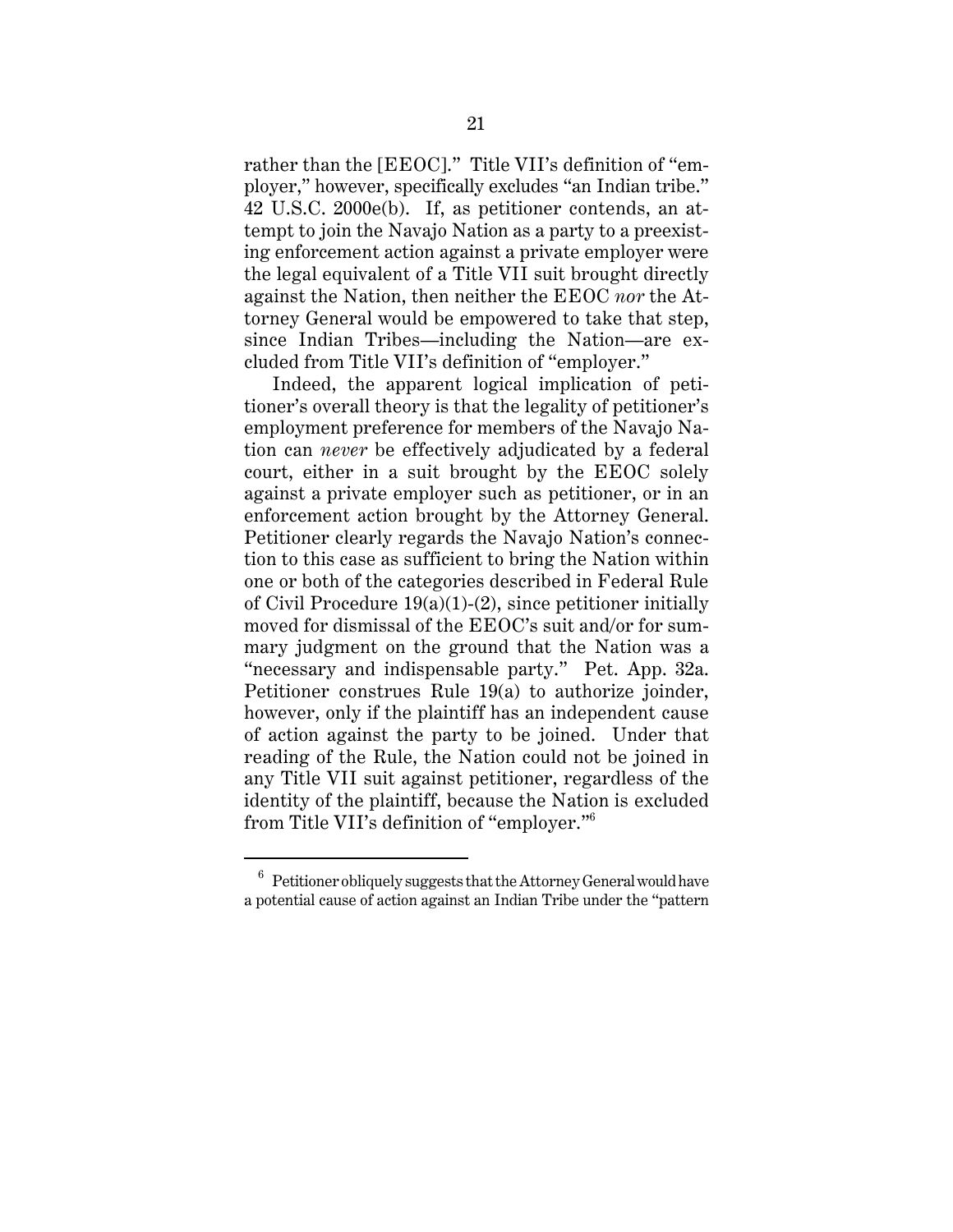Petitioner's ultimate objective, moreover, is to obtain dismissal of this suit in its entirety on the ground that the Nation is an "indispensable" party within the meaning of Federal Rule of Civil Procedure 19(b), so that the Nation's insusceptibility to joinder will prevent the EEOC's claims against petitioner from going forward *at all*. See p. 10, *supra*. If petitioner's understanding of Rule 19 and Title VII were adopted by this Court, there would be no evident basis for a different result in an enforcement action brought against petitioner by the Attorney General. Neither Title VII nor Rule 19, however, immunizes a private employer such as petitioner from suit for unlawful employment discrimination.

As the court of appeals emphasized, petitioner is entitled to argue on remand that the circumstances under-

or practice" provisions of Title VII, 42 U.S.C. 2000e-6(a). See Pet. 19, 23; Reorganization Plan No. 1 of 1978, § 5, 42 U.S.C. 2000e-4 note, at 621 (transferring to Attorney General from EEOC the authority to bring suit against public sector defendants under Section 2000e-6). That suggestion is problematic in at least two respects. First, it is not clear that the Nation's negotiation of mineral leases calling for employment preferences for tribal members would constitute a "pattern or practice of resistance to the full enjoyment of any of the rights secured by [Title VII]," 42 U.S.C. 2000e-6(a), even if petitioner's use of the preference in its own hiring decisions were ultimately held to violate the statute. Second, Section 5 of the 1978 Reorganization Plan vests the Attorney General with authority over the "initiation of litigation with respect to State or local government, or political subdivisions under [42 U.S.C. 2000e-6]." 42 U.S.C. 2000e-4 note, at 621. Although Indian Tribes have governmental status and prerogatives, they are not States, and they are not naturally or routinely referred to as "local government[s]" or "political subdivisions." If authority to file "pattern or practice" suits against Indian Tribes has not been transferred to the Attorney General under the 1978 Reorganization Plan, then that authority rests with the EEOC. See 42 U.S.C. 2000e-6(e).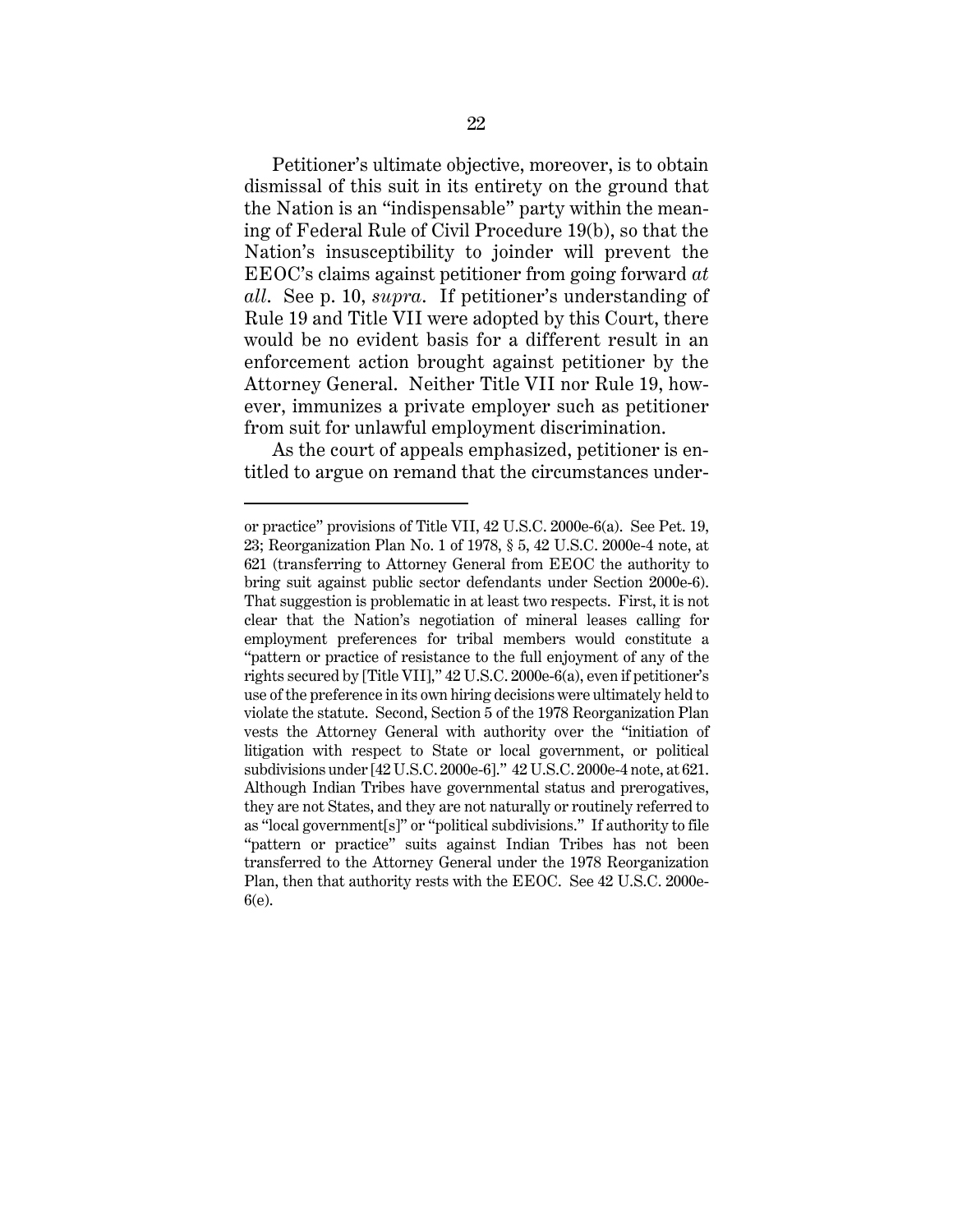lying the hiring practices at issue here provide a defense to the EEOC's Title VII claim. But petitioner is wrong in suggesting that it need not even answer that claim.<sup>7</sup>

This Court denied the petition for a writ of certiorari in *Salt River*.

 $7$  Petitioner contends (Pet. 22) that because the pertinent lease provisions were reviewed and approved by the Department of the Interior when they were first negotiated some 40 years ago, "the Nation and petitioner should be entitled to rely on the continuing validity of the federally approved preference provisions unless and until appropriate action is taken by the Department of Interior and/or Department of Justice." That argument goes to the merits of the EEOC's Title VII claim, which the court of appeals in this case pointedly declined to address. See Pet. App. 15a, 18a. On remand, petitioner may argue that its challenged employment practices did not violate Title VII because they were undertaken in conformity with leases entered into by the Navajo Nation in its sovereign capacity and approved by a federal agency (or for other reasons). The fact that the Interior Department approved the leases, however, has no bearing on the propriety of joining the Navajo Nation under Federal Rule of Civil Procedure 19(a).

The petition-stage brief for the United States in *Salt River Project Agricultural Improvement & Power District* v. *Dawavendewa*, No. 98- 1628, argued that discrimination based on tribal affiliation is, generally speaking, a form of "national origin" discrimination within the meaning of Title VII. 98-1628 U.S. Br. at 6-10. The brief further contended that a preference for members of a particular Tribe is not covered by Title VII's Indian preference exemption, 42 U.S.C. 2000e-2(i). 98-1628 U.S. Br. at 10-15. The brief for the United States noted, however, that the court of appeals in that case had not addressed, and that review by this Court therefore was not warranted to consider, "the questions whether an on-reservation employer's preference for members of a particular Tribe in conformity with an ordinance of that Tribe (or the terms of a lease of the trust property of that Tribe) should be viewed as a political classification, whether such a preference should be viewed as having the effect of preferring persons on the basis of political affiliation rather than national origin, and whether, if viewed as having the effect of preferring persons on the basis of national origin, it could be justified as job related and consistent with business necessity." *Id*. at 9-10.